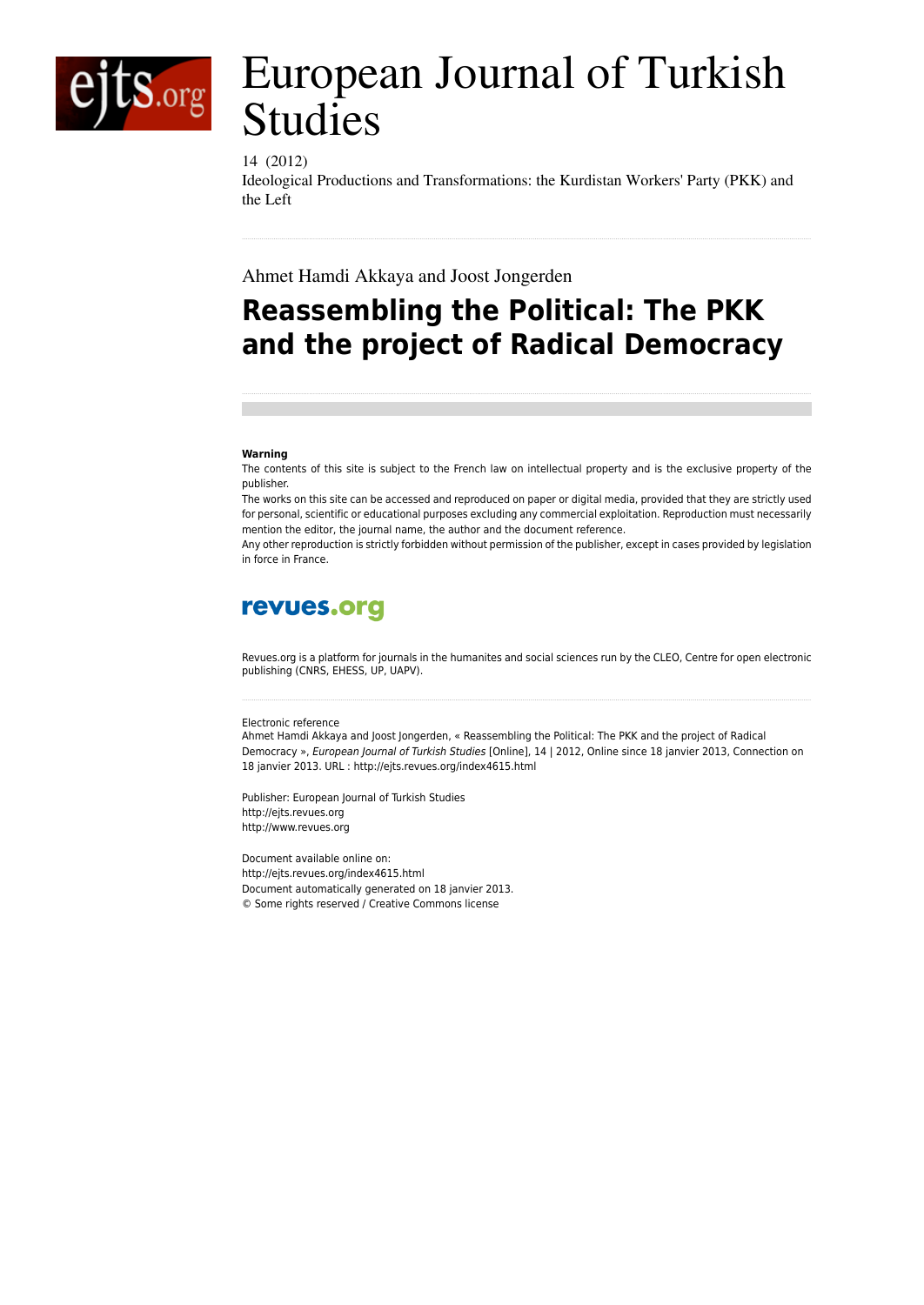## **Ahmet Hamdi Akkaya and Joost Jongerden**

## **Reassembling the Political: The PKK and the project of Radical Democracy**

## **Introduction**

- <sup>1</sup> One of the most important secular political movements in the Middle East, the Kurdistan Workers Party (PKK) underwent a profound transformation in the 2000s, following the capture of its leader Abdullah Öcalan in 1999. After a long period of a 'national liberation struggle' aimed at establishing its own state, the PKK changed its course towards a project of radical democracy, based on the rejection of the state (Akkaya and Jongerden 2011). The PKK, which had taken its orientation from the revolutionary left in Turkey, was providing a new basis for radical politics in today's Turkey. In this article we will argue that the PKK reinvented itself ideologically through this transformation, and gave shape to new forms of politics on the basis of an exploration of the concept of democracy. In this article we explore the content of this new project, and its practical implications. We will not discuss the organizational re-structuring related to the PKK's new political project, since we have discussed this elsewhere (ibid.).
- <span id="page-1-0"></span><sup>2</sup> Through this discussion, our study addresses a gap in Turkish and Kurdish studies. Although the Kurdish question in Turkey has been studied considerably, the focus has been on state discourse and security policy, with little attention devoted to the role of the Kurdish agency itself, and in particular the PKK (Barkey and Fuller 1998; Yegen 1999; Heper 2007). Only few studies deal explicitly with the political ideology of the PKK.<sup>[1](#page-13-0)</sup> Furthermore, works on the PKK tend to treat the PKK as an anomaly, rather than making sense of it. In this article, we study the PKK's political project as developed in the first decade of the new millennium and try to understand how the PKK itself makes sense of this project. In doing so, the present piece promises both to advance knowledge related to our understanding of political life in contemporary Turkey, and to make a critical contribution to contemporary discussions related to radical democracy.
- <sup>3</sup> The data for this article has been collected through a study of Öcalan's defence texts and his 'prison notes', along with key PKK documents, such as congress reports, formal decisions and the writings of its cadre, such as Mustafa Karasu. The article is composed of four parts. First, we trace the evolution of radical democracy as an important concept in political philosophy on the basis of its foundations and the subjectivities which shape it. Then, we take a closer look at the changes the PKK underwent after the arrest of Öcalan, mainly considering its ideology. What the PKK refers to as "radical democracy" will be elaborated on in this part, with the political projects developed within the context of radical democracy – democratic republic, democratic confederalism and democratic autonomy – discussed in detail, with consideration given to theoretical implications. Third, the political dimension of these projects will be studied in answer to the question of how they currently determining PKK strategy and dayto-day activities. Finally, in the fourth part, this project of radical democracy and its political implications will be discussed in terms of the contingencies they create in finding a solution to the ongoing conflict in Turkey.

## <span id="page-1-1"></span>**Radical Democracy as alternative to Liberal Democracy**

<sup>4</sup> Since the late 1970s, the understanding of radical politics within the framework of Marxism has changed.This change focused on its approach to three important pillars of politics; state, class and party, and radical political thought took the form of 'politics beyond the state, political organisation beyond the party, and political subjectivity beyond class' (Badiou 2002: 95-97).<sup>[2](#page-13-1)</sup> Within this understanding of radical politics, the reformulation of 'radical democracy' has emerged as the main alternative to liberal democracies of the West. It has given a fresh impetus to the social and political movements, from 'liberation movements' in Latin America to anti-globalist demonstrations in the US and Europe. In this sense we can talk about a wide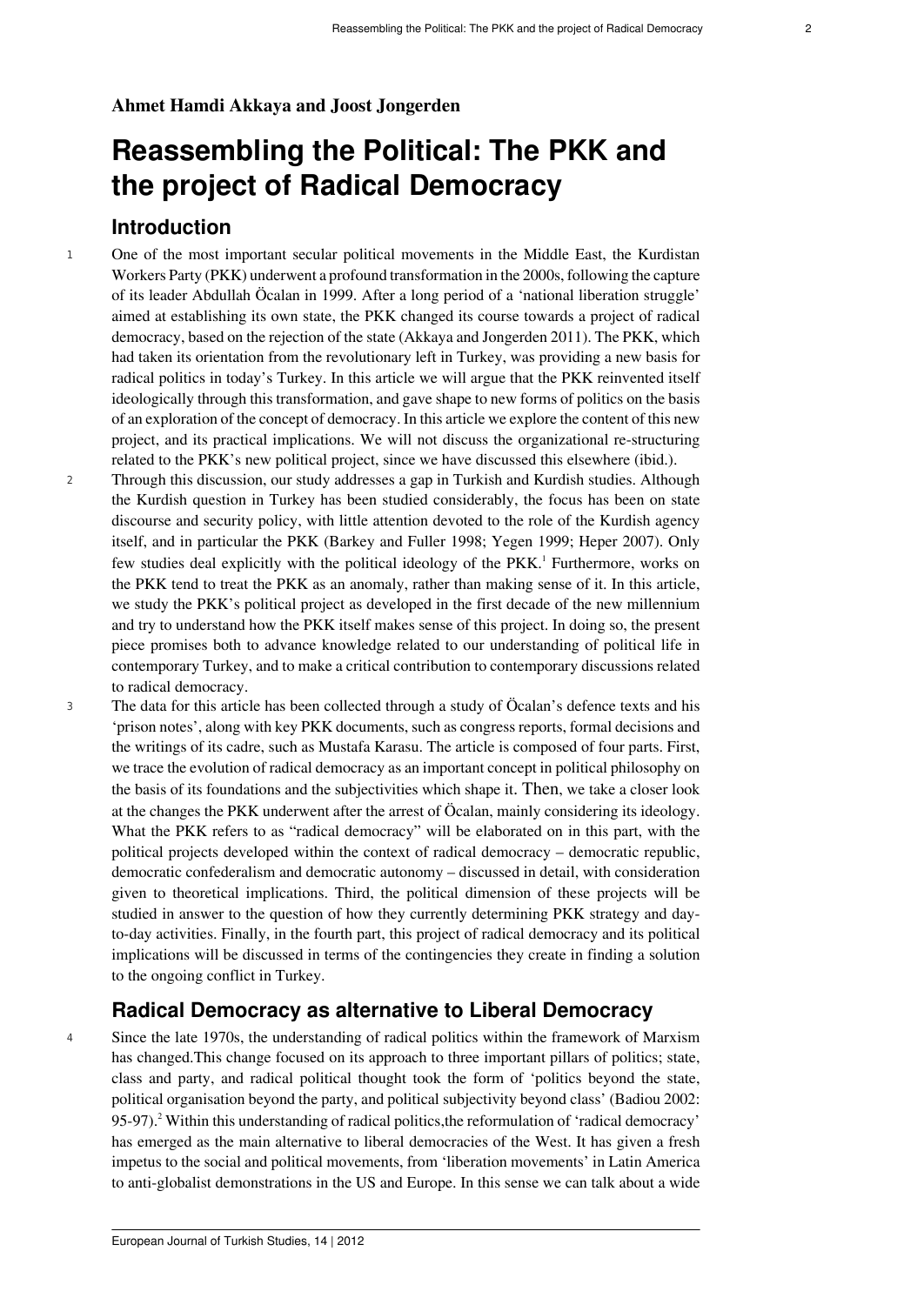<span id="page-2-0"></span>spectrum of radical views of democracy beyond the liberal version. In critical academia the most well-known was the reconsideration of the concept of democracy in Ernesto Laclau and Chantal Mouffe's pioneering study *Hegemony and Socialist Strategy: Towards a Radical Democratic Politics*, first published in 1985. Laclau and Mouffe had sought to spell out a leftwing alternative of radicalising democracy, deepening it in the light of ever present conflicts and power.<sup>[3](#page-13-2)</sup>

- <span id="page-2-1"></span><sup>5</sup> In the context of this article, however, our focus will mainly be on the studies by Michael Hardt and Antonio Negri (2004, 2009), which provided a new momentum to the discussion concerning radical democracy because of their emphasis on the importance of political struggle.<sup>[4](#page-13-3)</sup> Hardt and Negri's tripartite structure moves from an analysis of the sovereignty in the age of globalisation – form what they call 'Empire' (2000), 'the living alternative that grows within the Empire,' through 'Multitude' (2004), an 'institutional structure and ... [the] political constitution of society' – to what they call 'Common Wealth' (2009)..This scheme can be summarised as an analysis of sovereignty in the globalised world (Empire), of the revolutionary subject of the period (Multitude) and of its political project of 'expanding our capacities for collective production and self-governance' (Commonwealth) (2009: xiii). It is this latter sense of radical democracy as developed by Hardt and Negri that is more meaningful to the Kurdish project, especially how they conceive representation and sovereignty.
- <sup>6</sup> Hardt and Negri aimed to work out the conceptual basis for a new project of democracy. For them, democracy has remained an incomplete project throughout the modern era, and they try to revitalize its liberating content as constituted in the idea of popular sovereignty (the word *sovereignty* derived from the Latin *supremitas* or *suprema potestas*, meaning 'supreme power'), which may be defined as a power that belongs to the people with no power above it. They identify several debates related to the idea of democracy today, but for us the most important are the debates on the subversive characters of democracy and of representation.
- <sup>7</sup> The subversive character of democracy is related to the fact democracy has been an incomplete project. Hardt and Negri argue that it was only through social struggle that democracy started to include the excluded, such as "women, the propertyless and the non-white." In a similar fashion, democracy came to be discussed in the domain of economy, which in liberal theory is not governed by democracy, but markets. This extension of democracy can be referred to as the 'subversive character of democracy': it allows its extension to all facets of society.
- <sup>8</sup> The second is related to (political) representation, or the separation of sovereign power from society that is embedded in the concept of representation: "When power is transferred to a group of rulers, than we all no longer rule, we are separated from power and government" (Hardt and Negri 2004: 244). Since the  $18<sup>th</sup>$  century, this conception of representation had come to monopolize the field of political thought to such an extent that any contemporary project of democracy has to begin with a critique of the existing forms of representation.
- <span id="page-2-3"></span><span id="page-2-2"></span><sup>9</sup> To this end, Hardt and Negri, following Max Weber, discuss the different forms of representation that have appeared throughout history.<sup>[5](#page-13-4)</sup> Referring to the socialist political representation, based mostly on the experience of 1871 Paris Commune, Hardt and Negri state that this failed in a way similar to the liberal and constitutional model. Thus they set about a search for new forms of representation that limit the separation between the representative and the represented, and in so doing, simultaneously create alternatives for the state based on the separation of sovereign power from society (Hardt and Negri 2004: 245-6; 250-1). In this sense, they claim that the Multitude as the 'revolutionary subject' of the period and its political project (Commonwealth) can present new contingencies for inventing "different forms of representation or new forms of democracy that go beyond representation" (2004: 255). Constitutive of this new concept of democracy the Multitude is conceptually distinguished from other notions, such as 'the people', 'the masses', and 'the working class', and it can never be reduced to a unity or a single identity. Rather "in conceptual terms, the multitude replaces the contradictory couple identity-difference with the complementary couple commonality-singularity" (2004: 218) and it is "the adequate subject which can construct a new community" (Cidam 2010).<sup>[6](#page-13-5)</sup>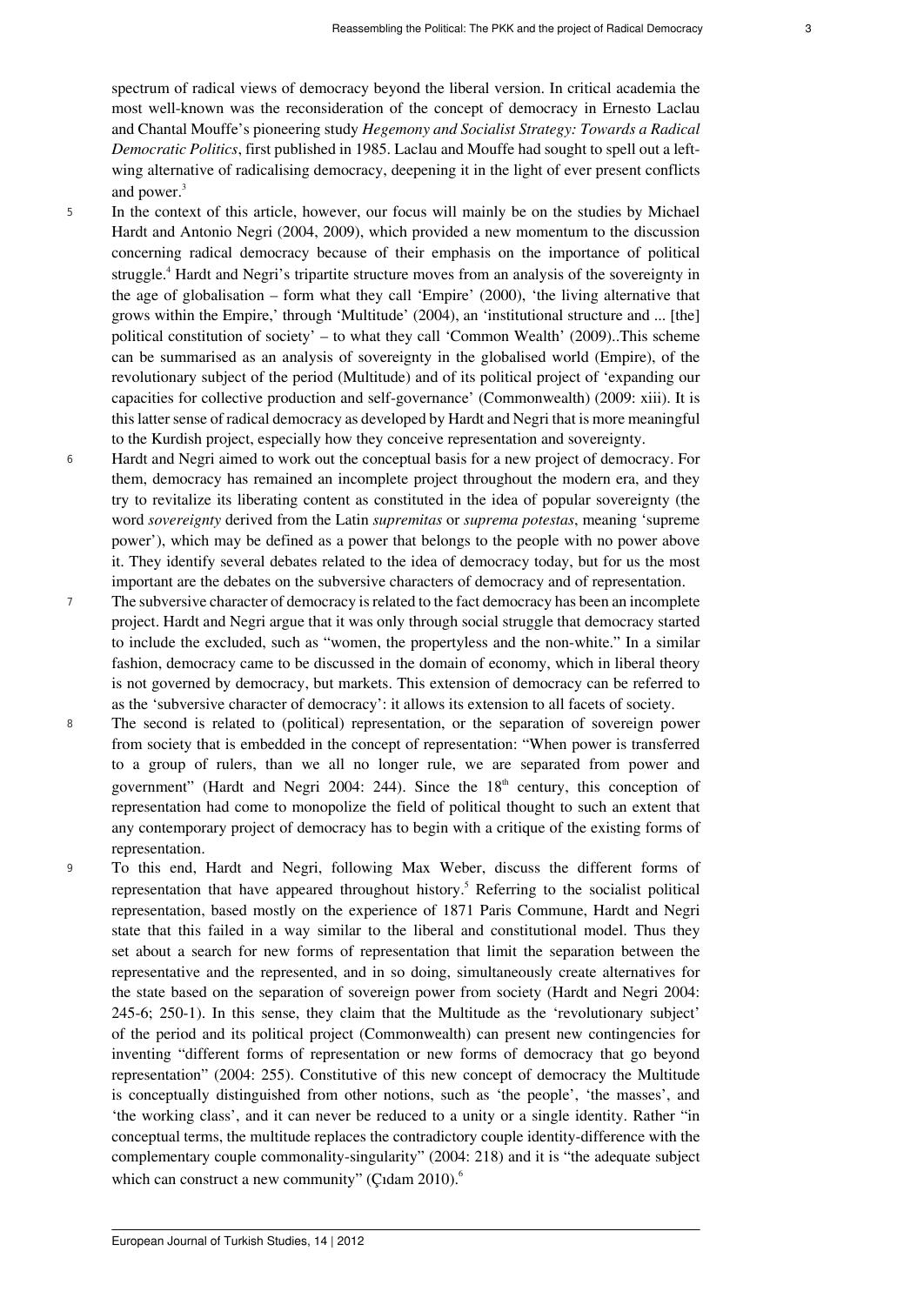- <sup>10</sup> In this line of discussion, Hardt and Negri elaborate on how in different struggles, the rebellions of different singularities can be brought together as a form of revolutionary assemblages, beyond the hegemonic articulation posed by Laclau and Mouffe. They discuss "the parallel coordination among the revolutionary struggles of singularities" (Hardt and Negri 2004: 344). However these parallel struggles of identities or singularities are not sufficient for a revolutionary change: there needs to be radical change in the forms of the organization and decision-making processes.In this sense, the political organization of the Multitude should also be substantially different from that of previous resistances, with democracy as not only an aim to be achieved but also a fundamental principle according to which the whole organizational structure is governed. This democratic political organizational form will add another element to the destabilizing and destructive activities of previous revolutionary activities which were led by vanguard organizations; the project of constructing a new type of power. In this new type of power, by which the multitude is capable of managing the common, there is no place for taking control of the state apparatuses. Rather the multitude's capacities for democratic decision-making should be consolidated: "Making the multitude is thus the project of democratic organising aimed at democracy" (2009: 363).
- <sup>11</sup> For Hardt and Negri, this making the Multitude based on "the revolutionary assemblages of different singularities" has the capacity to change the existing patterns of both representation and also sovereignty. The existing concept of sovereignty is based on one basic principle: 'rule by 'the one', whether this be the monarch, state, nation, people, or party' (2004: 328). In this conception of sovereignty, the people, the nation, united in a single body, plays the role of 'unitary political subject'. In the democracy of the Multitude, however, there is no place for such sovereignty, and the consequent challenge to all existing forms of sovereignty is at the same time a precondition of that democracy.
- <sup>12</sup> In all these discussions, Hardt and Negri admit that this revolutionary process is not spontaneous and must be governed – but certainly by new forms and tools:

This would have to be democratic not in the false sense that we are fed every day by politicians and the media with their pretenses of representation, but in the active and autonomous self-rule of the multitude as a whole. (2009: 372)

- <sup>13</sup> Only through this form of self-rule can the dilemmas of vanguards, leadership and representation that plagued previous revolutions be overcome.
- <sup>14</sup> In this respect, and contrary to contemporary standpoints on the right as well as on the left, Hardt and Negri give importance to identity politics:

Here is the conundrum we face: revolutionary politics has to start from identity but cannot end there. The point is not to pose a division between identity politics and revolutionary politics but, on the contrary, to follow the parallel revolutionary streams of thought and practice within identity politics, which all, perhaps paradoxically, aim toward an abolition of identity. Revolutionary thought, in other words, should not shun identity politics but instead must work through it and learn from it. (2009: 326)

- <sup>15</sup> Hardt and Negri define three important tasks in this working through identity politics. The first is to make visible the subordinations of identity which means re-appropriating the identity; the second is to rebel against the structures of domination using the subordinated identity as a weapon in the quest for freedom; and the third is to strive for its own abolition (2009: 327-333). They see these three tasks as inseparable and to be "pursued simultaneously, without, for instance, deferring the revolutionary moment to some indefinite future" (ibid.: 337).
- <span id="page-3-0"></span><sup>16</sup> From here, we may indicate links to the PKK's project for radical democracy, which has envisaged these three different tasks of identity politics. In this project, and just as in Hardt/ Negri's conceptualization of radical democracy the concept of struggle plays a very crucial role – indeed, it is through struggle that subjectivity is created. Similar to Hardt and Negri, the PKK returns to an early modern conception of democracy, with Öcalan arguing that one of the promising elements of early socialist traditions was the idea of constructing democracy from below and the rediscovery of the idea of the multitude, including different subject positions.<sup>[7](#page-13-6)</sup> The development of the Kurdish issue as a field of struggle for freedom and equality is an illustration of the various contradictions and the plurality of the social. At the same time, the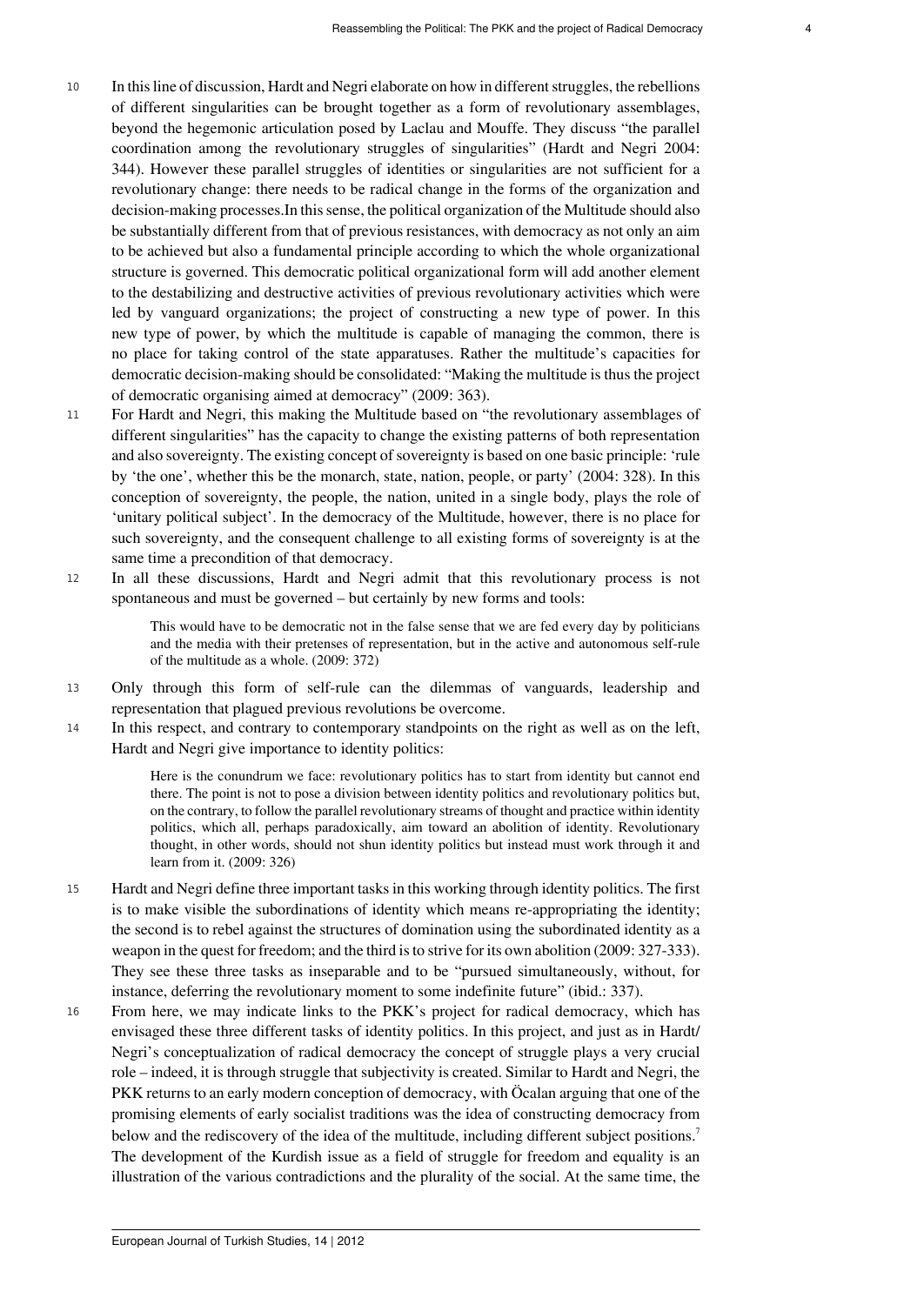history of the Kurdish issue in Turkey shows us the difficulties the left had in articulating this struggle through socialist strategies. The traditional left demanded the organization of struggle around class, and in doing so, brushed aside the series of contradictions emerging in and from the Kurdish issue (such as those of de-colonization, and language, cultural and civil rights).

<sup>17</sup> The PKK, which can be criticized for the lack of democracy in its own ranks, is at the same time developing a program of radical democracy. This may be referred to as a 'Jacobin paradox'. It was the Jacobins, responsible for the reign of terror, who developed democracy as a political project (Žižek 2007). The PKK is Jacobin in the sense that it simultaneously uses violence as an instrument for the realization of its political program of radical democracy.

## <span id="page-4-1"></span><span id="page-4-0"></span>**Radical Democracy in Kurdish Context**

- <sup>18</sup> During the 2000s, the PKK elaborated a new ideological framework promoting this project of radical democracy. In doing this, the PKK made a kind of 'salto mortale' by reinventing itself through a series of transformations and arguing that the nation be defined not on the basis of ethnicity or language but on the basis of citizenship in a democratic republic.<sup>[8](#page-13-7)</sup>
- <sup>19</sup> The PKK's ideological transformation towards a project of radical democracy was based on the defence texts written by Öcalan and submitted to the different courts in which he his case was heard. These defences can be grouped into two: those submitted to the Turkish courts, and those submitted to the European Court of Human Rights (ECHR) in Strasbourg, France, along with one at a court in Athens (concerning his expulsion from Greece). The defences have been published in Kurdish and Turkish as well as in other languages.<sup>[9](#page-13-8)</sup> These defence texts were accepted in the consecutive PKK congresses as the official party line. Initially the texts led to serious confusion in the movement, but since 2005 the ideological and organizational structures have been adapted to one another.
- <sup>20</sup> The first texts, submitted for the case in Imralı and then to the Court of Appeal in Ankara, caused considerable unrest among PKK militants, since Öcalan did not take the assumed position expected by the party and the Kurdish population. On the contrary, he rejected claims for an independent state – previously a central aim of the struggle – proposing a new, 'truly' democratic republic.In these texts Öcalan did not engage with theoretical or ideological considerations; they were mainly based on the historical background of the Turkish-Kurdish conflict in the twentieth century, in which Öcalan stated that he had struggled in favour of a democratic republic, and thus not against the Republic (of Turkey). Öcalan argued that Mustafa Kemal, the Republic's founding father, had also intended to establish a democratic republic, but was confined by external forces. Of Öcalan's defences, only this first one can be considered as a genuine defence to his prosecution, although he argued that he was not concerned with the legal issue of his case.
- <span id="page-4-2"></span><sup>21</sup> In his second group of defence texts, submitted to the ECHR, Öcalan deepened his theoretical considerations. The first of the three volumes dealt mainly with a historical analysis of civilization, starting in the Middle East, and focusing upon the Sumerians as 'the earliest state-based' society. Although Öcalan elaborated in later parts of the book on other societies and periods, his main concern was to present the state as the 'Original Sin' of humanity. This was surprising as he was, and is still, one of the political leaders of a society which has been widely depicted as 'the largest people in the world without a state'. Initially it created a kind of alienation among Kurdish circles (a *Verfremdungseffekt*, in the Brechtian sense). However, Öcalan continued to elaborate on his critique of the state, including the socialist experiments, arguing that liberation cannot be achieved by means of state-building, but rather through the deepening of democracy. In the second volume of his ECHR defence texts, Öcalan dealt intensively with Kurdish society, history and specifically the role of the PKK. He places Kurdish society in the history of civilization, presenting it as a natural society or community opposed to state-societies. The Kurdish society's naturalness is attributed to an assumed long standing and deep Neolithic culture among the Kurdish tribes.<sup>[10](#page-13-9)</sup> For Öcalan, class (state) societies and modernization have caused destruction for the Kurds, and the PKK has become the locus of the last resistance to this pernicious process. Within this framework, Öcalan tried to show the limits of the PKK and its deadlock, trapped in the ideological-political constraints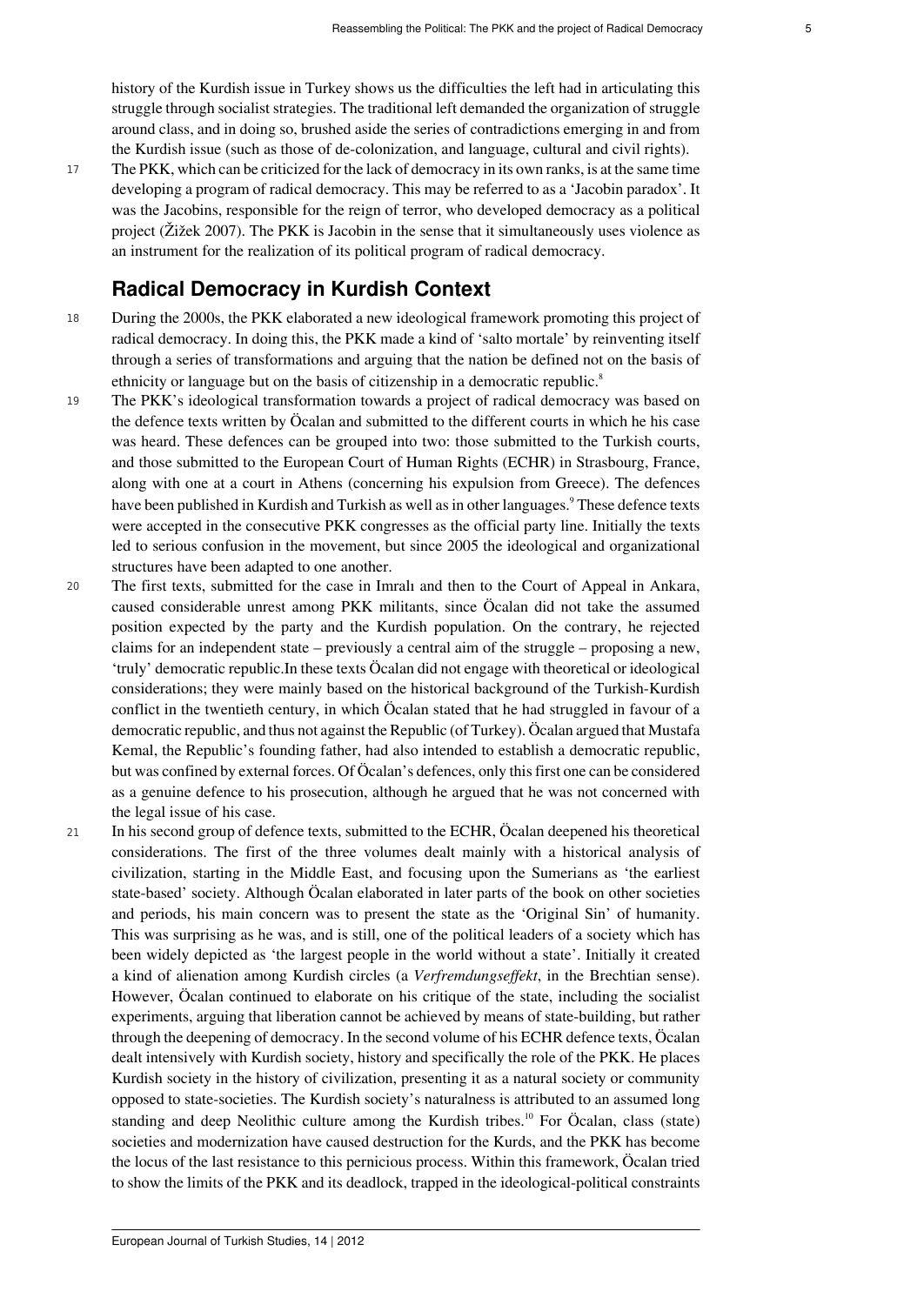of the Cold War, which was continuing to condition the PKK, even a decade after it ended. Through this work, he aimed to evaluate the history of the PKK, addressing past mistakes.

- <sup>22</sup> In these defence texts, submitted to an Athens court and the ECHR Grand Chamber, Öcalan transformed his theoretical considerations into a concept of radical democracy. This idea of radical democracy was developed in three intertwined projects: democratic republic, democratic autonomy and democratic confederalism. These three political projects function as a 'strategic dispositif': ideas and means through which Kurdish political demands are (re)defined and (re)organized.
- <sup>23</sup> The concept of the democratic republic comprehends a reform of the Republic of Turkey. It aims at the disassociation of democracy from nationalism, and as such a return to the "early modern conceptions of democracy" and their radical subversivity (Hardt and Negri 2004: 240-251). Originally, in the eighteenth century, democracy was formulated in terms of citizen's rights and a rule of everyone by everyone. In the course of the nineteenth and twentieth century however, modernity lost its content of radical democracy and acquired a cultural meaning, referring to a unique people (Jongerden 2007: 7-8). A vein in modern thought emerged which considered cultural homogeneity a requirement for the modern state, an inescapable imperative that manifests and erupts in the form of nationalism (Gellner 1983). This 'national' condition of modernity is exclusive and intolerant, dictating that people who do not have the 'right' cultural characteristics are to choose between assimilation (genuine or superficial) and migration, while the options of the state range from assimilation to eviction and ethnic cleansing, or genocide (Gellner 1997: 240). In Turkey, Kemalism was formulated as a project of modernization in cultural terms, resulting in harsh assimilation politics towards the Kurds. With his proposal for a democratic republic, Öcalan advocates an understanding of democracy in terms of citizens' rights.
- <sup>24</sup> Öcalan's radical democracy of his later defence texts was embodied in the concept of democratic confederalism which he borrowed from the works of Murray Bookchin (1982, 1992, 1993,1996). Bookchin, who called his ideology communalism, suggests a new radical politics recognizing 'the roots of democracy in tribal and village communities' (White 2008: 166) and ends up with a project of Libertarian municipalism. In this project, he aims at creating local democratic structures such as 'community assemblies, town meetings and neighbourhood councils'. Avoiding the project of libertarian municipalism from becoming vacuous or being used for highly parochial ends, Bookchin suggests the principle confederalism as 'a network of administrative councils whose members or delegates are elected from popular face-toface democratic assemblies, in the various villages, towns, and even neighbourhoods of large cities' (Bookchin 1993). For Bookchin, confederalism as a principle of social organization 'is a way of democratizing the interdependence without surrendering to the principle local control'. <sup>25</sup> Öcalan, influenced by the ideas of Bookchin, developed a similar understanding of that
	- principle of confederalism. In parallel to his historical analysis of civilization based on the critique of the state, Öcalan condemned the failure of real socialism and national liberation movements who were considered trapped in the ideas of the state and state-making. Alternatively he elaborated on the protracted effects of the Neolithic society whose communal values could not have been completely destroyed by the development of hierarchic society built upon the state. Those communal values which were summarized as the socialization based on gender, life compatible with nature and society based on communality and solidarity underlie his conception of democracy in the form of democratic confederalism. On the basis of those values, the project of democratic confederalism is organized at four levels (Karasu 2009: 84-85). At the bottom, the communes in the village and districts which are interrelated at the levels of towns, cities and regions, are situated. Then the organization of the social groups such as the women, youth etc. exists. Another level of organization occurs at the cultural scale in terms of organization for different ethnic-religious-cultural identities. The fourth and final level is the level of civil society organizations. In this sense the democratic confederalism, based on a kind of assemblies at village-districts, city and region levels, refers to organisation of the whole society starting from the bottom-up (ibid.: 80). In another saying, the idea of democratic confederalism was defined as a model for 'democratic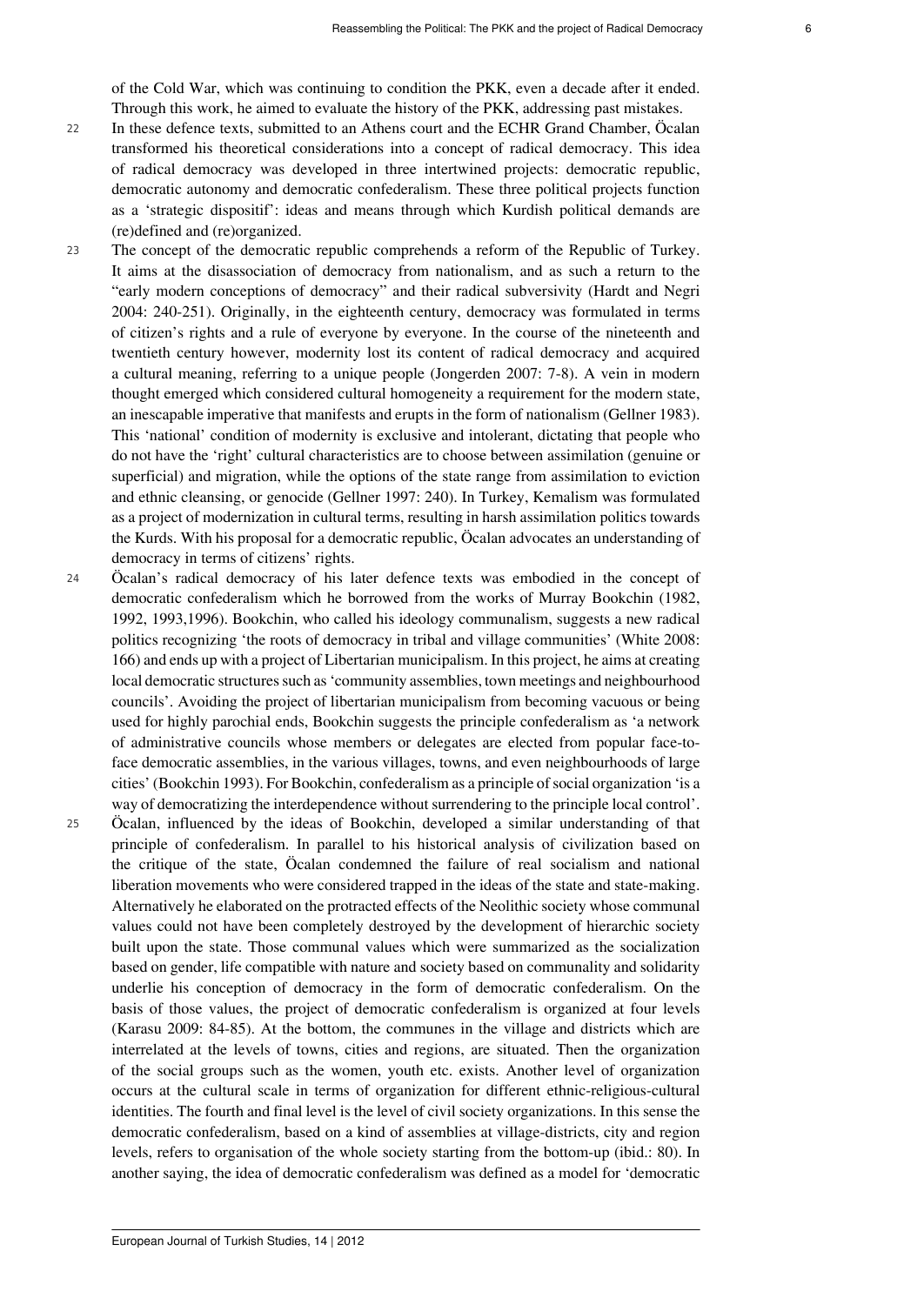self-government'. "This project", Öcalan argues, "builds on the self-government of local communities and is organized in the form of open councils, town councils, local parliaments and larger congresses. The citizens themselves are agents of this kind of self-government, not state-based authorities" (Öcalan 2008: 32).

- <sup>26</sup> In this sense Öcalan has continuously emphasized that this project has nothing to do with a confederal structure as 'an association of sovereign member states'. On the contrary, democratic confederalism aims to consolidate and deepen democracy at the grassroots on the basis of communities. However there is also the need to reclaim the juridical and political procedure, to reshape the political organization of a country. Therefore the model of organizing the people beyond the state should define its relationship with the existing state or official authority. For this Öcalan first proposed the democratic republic as the form of government through which the Kurdish question can be solved, and then he developed the concept of democratic autonomy as a form of relationship. In this sense, democratic autonomy refers to the type of relationship with the state and in turn with its jurisdiction. In the Turkish context, it was presented as the option for a democratic political solution to the Kurdish question, requiring constitutional recognition of the Kurdish national identity. However this recognition was not proposed by the PKK as a way to draw a line between the Kurds' democratic confederal system and the Turkish state. Rather a nested relationship is anticipated which is stated in such way that "Democratic autonomy is a concept which defines the relationship with the state… It can be (realized) even within a unitary structure or in a structure of the states" (Karasu 2009: 260 and 275).
- <sup>27</sup> However this nested relationship does not exclude a kind of 'unity' among the Kurds dispersed over different countries of the Middle East. Since Öcalan proposes to build self-governing bodies throughout Kurdistan, and wherever there are Kurds living, democratic confederalism is to be considered the main mechanism for the unification of Kurdistan and Kurds. The Kurdish liberation movement, Öcalan argues, should work for the establishment of such a system of self-organization.
- <sup>28</sup> Consequentially since 2005, the PKK and all-affiliated organizations have been restructured on the basis of this project under the name of KCK (Association of Communities in Kurdistan -Koma Civakên Kurdistan) which is a societal organization presented as an alternative to the nation-state. The KCK has aimed to organize itself from the bottom to the top in the form of assemblies. "KCK is a movement which struggles for establishing its own democracy, neither ground on the existing nation-states nor see them as the obstacle" (PKK 2005: 175). In its status, called KCK Contract, its main aim is defined as struggling for the expansion of radical democracy which is based upon peoples' democratic organizations and decision-making power. The KCK contract sets forth a new mechanism of social relations which transcends the statist mentality. In this sense, the democratic confederalism as the main organizing idea of the KCK is valid everywhere where the Kurds live, even in Iraq, where Kurds have constitutional rights including self-governing their region in a federal state structure. In this project, there are two determining factors which are the notion of the democracy as people's power based on society, not as a form of government, and secondly the exclusion of the state and nation from this notion.
- <sup>29</sup> For Kurdish people, democratic confederalism as a form of political and social system beyond the state is project for its own free life. It has nothing to do with the recognition by the states. Even though the states do not recognize it, the Kurdish people will construct it. If they recognized it, for example within a project of democratic autonomy, it would be easier to construct a democratic confederal system which would be in the end the product of Kurds' own struggle (Karasu 2009: 216-217).
- <sup>30</sup> In tracing the development of Öcalan's thought in general, we argued that three intertwined concepts (democratic republic, democratic confederalism and democratic autonomy) played a pivotal role. In all of these projects the concept of democracy has a central importance and it has evolved from a notion based on a contradiction between the democratic and republican tradition to a more radical conception of democracy. For the PKK, democracy represented a kind of antidote to the central character of the Turkish republic, which was, and still is based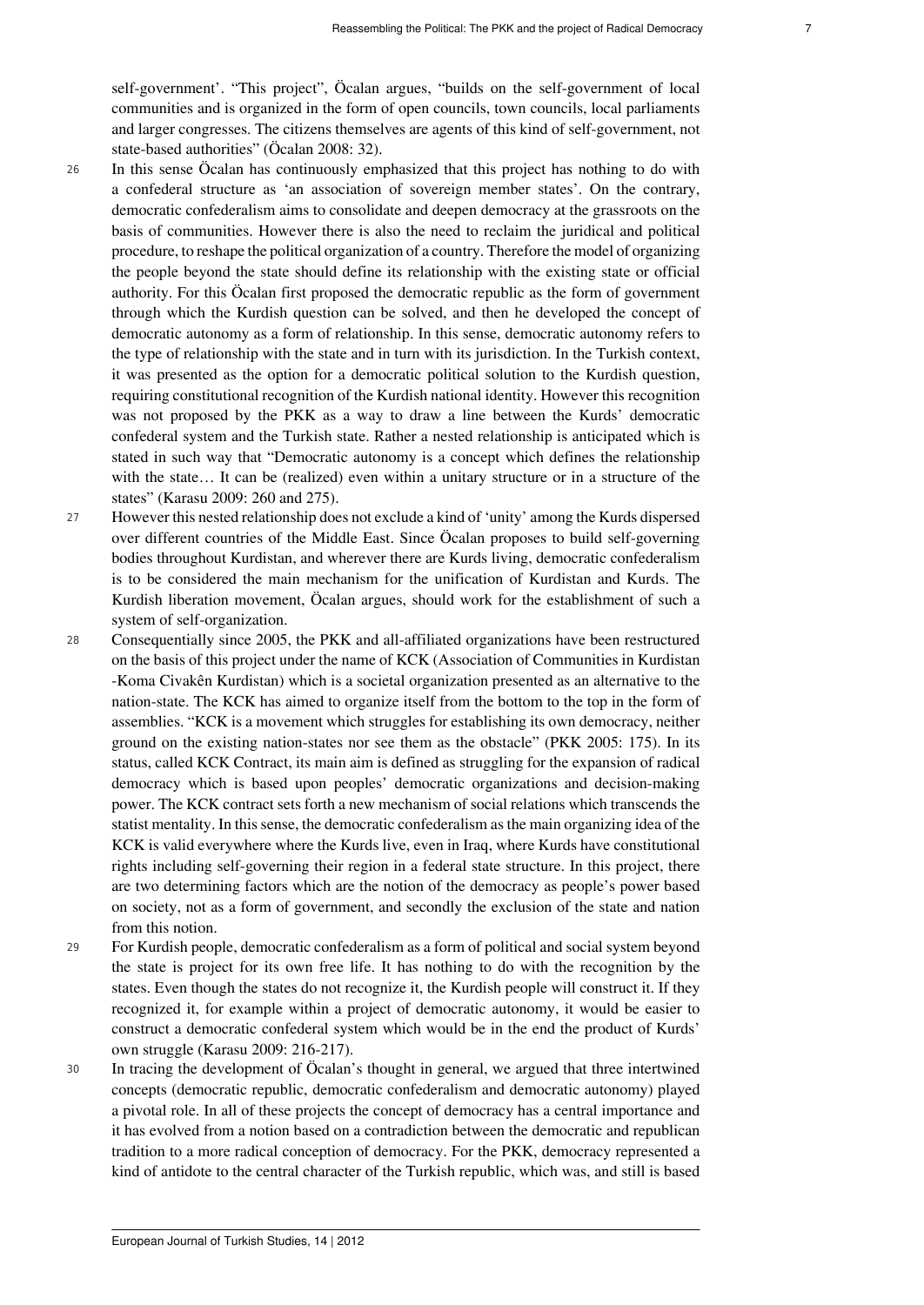on the French version of nationhood and secularism. 'The centrality kills democracy' is a very basic idea of this approach (ibid.: 86).

<sup>31</sup> Now we will look at how these projects determined the political activities of the PKK and allaffiliated organizations.

## **Back to the Stage**

- <sup>32</sup> Regarding the political process, since the capture of Öcalan, the PKK and all-affiliated organizations have undergone a series of changes mostly in terms of organizational reconstruction. In this sense, the period between 2000 and 2004 can be considered as a period of 'impasse and reconstruction' during which the PKK had levelled down its demands, ceased military activities, withdrew the majority of its guerrilla forces from Turkey into Northern Iraq and consequently gave an impression of introversion. The political activities of the PKK were confined to Öcalan's case, whose sentencing made Turkish officials to consider the PKK defeated and dissolving. Not unpredictably, the partial success of the pro-Kurdish Demokratik Halk Partisi (DEHAP; the Democratic People's Party,) in the November 2002 election – when it won 6.2 per cent of the popular vote in Turkey, thereby failing to reach the 10 per cent threshold but managing to become the leading party in the Kurdish region – did not change the attitude of the Turkish officials to Öcalan's case, the PKK or the Kurdish problem in general.
- <sup>33</sup> Concurrently with the US invasion of Iraq in 2003, which paved the way for recognition of Iraqi Kurdistan as a new centre of attraction among the Kurds, the PKK experienced the greatest split it ever faced. The movement suffered a kind of limbo between 2004 and 2005, struggling to come to terms with the internal and external developments. There was deadlock, created by the difficulties to advance in a period of uncertainty. At the same time, with the local elections of 2004, the pro-Kurdish party DEHAP lost votes compared to 1999. Some of the Kurdish cities were taken by the ruling party, the Adalet ve Kalkınma Partisi (AKP; the Justice and Development Party), which swept to power in a wave of national populism.
- <sup>34</sup> Öcalan and the PKK tried to overcome this crisis through an organizational restructuring within the framework of the idea of democratic confederalism. Among the organizational steps taken in this period, the restructuration of all PKK-affiliated organizations under the umbrella of KCK and the establishment of a new pro-Kurdish party, the Demokratik Toplum Partisi (DTP; the Democratic Society Party) in Turkey were the most striking ones. On this basis, the movement has returned to the stage of political and later also military confrontations since 2005. The Kurdish movement confronted the Turkish state with civil campaigns openly demonstrating Kurdish identity claims. In this regard, the campaign for the right of education in the mother language (Kurdish) and the campaign for Öcalan in which more than three million Kurds in Turkey and Europe signed up to a petition stating that they 'recognize Öcalan as their political representative', have been the most powerful signals of future Kurdish identity politics.
- <sup>35</sup> With the election of 22 DTP deputies in the July 2007 national elections, Kurdish politics became integral to Turkey's political agenda. Later on, in south-eastern Turkey, the next election campaign (conducted nationwide for the municipalities in March 2009) turned into a political contest between the AKP and DTP, with the DTP gaining the upper hand. The DTP won the local elections of March 2009 and nearly doubled the number of municipalities under its control – to almost 100 Kurdish cities and towns, including Diyarbakır and seven other important cities (Casier, Jongerden and Walker 2011). It has been argued that, the DTP should be taken as interlocutor, and "with its incontestable success in the southeast at least should be accepted as the main player in the region" (Birand 2009; Ergin 2009). Some newspaper columnists even considered the PKK and Öcalan as among the actors in a possible dialogue, suggestions rarely read in mainstream Turkish press (Ozkök 2009; Akinan 2009). Thus, it would appear that the PKK not only reinvented itself, but also returned to the forefront of politics in Turkey.
- <sup>36</sup> But more importantly, during this period, Kurdish politics gained supremacy in appropriating the space which refers to "the potential of social movements to alter power structures in a given polity" (Gambetti 2009: 44). This appropriated Kurdish public space, mainly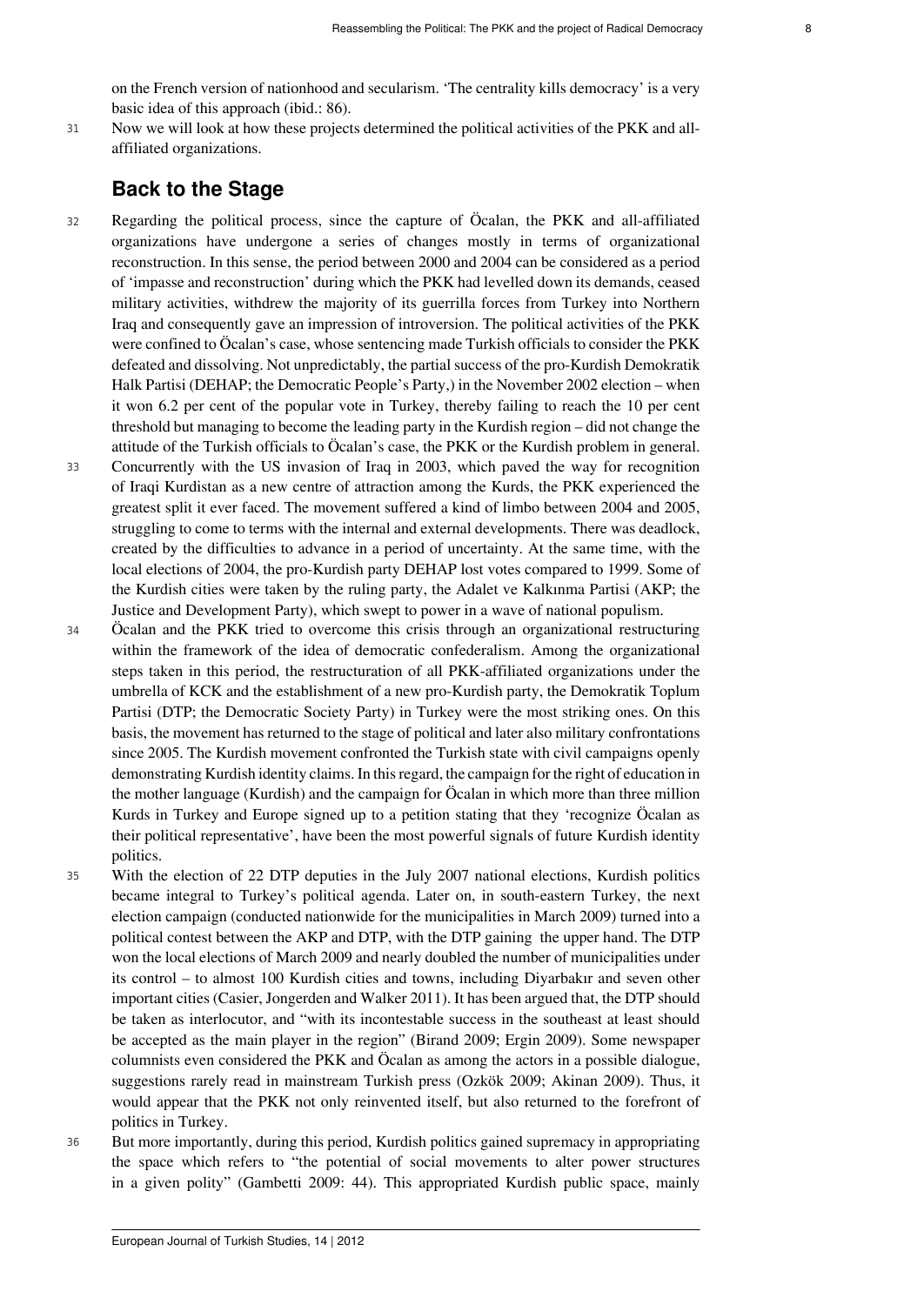symbolized in Diyarbakir, was, maybe for the first time, combined with nationwide Kurdish politics, including the Turkish parliament in Ankara which "marked the opening of differential political and social spaces within the territory of the nation-state" (ibid.). In this sense, the municipalities under the control of pro-Kurdish party since 1999 have formed a kind of selfruling regional body. Gambetti calls this on the basis of Diyarbakır's case as "engaging in the city's decolonization".

- <sup>37</sup> Again during this period, the DTP started to voice more openly its political project, the 'Project for Democratic Autonomy', very much in accordance with Öcalan's concept of democratic confederalism. For this purpose, 'Democratic Society Congress' was held in Diyarbakir in October 2007 which recognized 'democratic autonomy' as a project for Kurdish people in Turkey. This congress report called for radical reforms in Turkey's political and administrative structure in order to ensure democratisation and to develop problem-solving approaches for which the local level should be strengthened. Instead of autonomy based on 'ethnicity' or 'territory', it suggested regional and local structures which allow for the expression of cultural differences.
- <span id="page-8-0"></span><sup>38</sup> In this regard it proposed the foundation of 26 parliaments covering all regions of Turkey. The report also called to change the definition of 'nation', with its ethnic emphasis, to 'The nation of Turkey', in order to find a shared sense of belonging.[11](#page-13-10) Later on, in November 2007, the DTP held its second congress in which this report was recognized officially by the name of *'Democratic Solution to the Kurdish Question - Democratic Autonomy Project*'. This very important development concerning the Kurdish politics in Turkey showed explicitly the Kurds' ascending identity demands. This was also interpreted as a new era in the legal Kurdish politics in which the DTP came to play an important role for the policy of solution whereas the former legal Kurdish parties, HEP, DEP, HADEP and DEHAP all of which banned by the Constitution Court, were confined to a struggle for existence against the policies of denial and annihilation.<sup>[12](#page-13-11)</sup>
- <span id="page-8-1"></span><sup>39</sup> In the same congress the DTP adopted some important changes in party statutes in accordance to the concept of democratic autonomy aiming at the formation of assemblies at each level of organization. Similarly the municipalities under the control of the DTP took some steps towards the Kurdish identity politics amongst which the 'multilingual municipality service' sparked a heated debate. In 2007, mayor of the Sur municipality in Diyarbakir, Abdullah Demirbas offered municipal services not only in Turkish, but also in Kurdish, Armenian and Syriac (Casier 2010). Because of this multilingual project, the mayor was taken from office and his municipal council was dissolved. He was also charged with 'harming the public by abusing their position' and 'acting in contradiction with the Turkish letters'. However in the local elections of 2009, Demirbas was re-elected mayor with more votes than before.<sup>[13](#page-13-12)</sup>
- <span id="page-8-3"></span><span id="page-8-2"></span>40 Apart from the legal party organization,<sup>[14](#page-13-13)</sup> the new Kurdish project set forth another form of organization, named the Demokratik Toplum Kongresi (DTK; Democratic Society Congress),<sup>[15](#page-13-14)</sup> which has been founded on basis of the following argument:
- <span id="page-8-4"></span><sup>41</sup> Today we had some district and town councils, even if they are local and inadequate. Since they are not well-founded, the Kurdish people bring their demands to the political party and reflect them through it to the state. But according to our project, the state should keep its relationship with the Kurdish people through this congress. If the Kurdish people assembled under the same roof of this Congress, they would be interlocutor for a solution. And the state which came to an agreement with this body relinquishes its old structure.<sup>[16](#page-14-0)</sup>
- <span id="page-8-5"></span><sup>42</sup> This approach is based on Öcalan's view of 'democracy without the state' in which he argues for a compromise on a small state with limited power. For him, the Kurdish people should have their own democratic power structure in their region and this 'democracy + Turkish state as a general public authority' is a fundamental formula for a solution (Öcalan 2004: 402).
- <sup>43</sup> The DTK was formed on this basis so as to forge a new political style, defined by the direct and continual exercise of people's power and since then it has been concerned with the various forms of societal organizations, including the district-village, town and city councils, women and youth associations, and the non-governmental organizations. The spokesmen of the councils and the delegates elected at the district levels comprise 60 % of the congress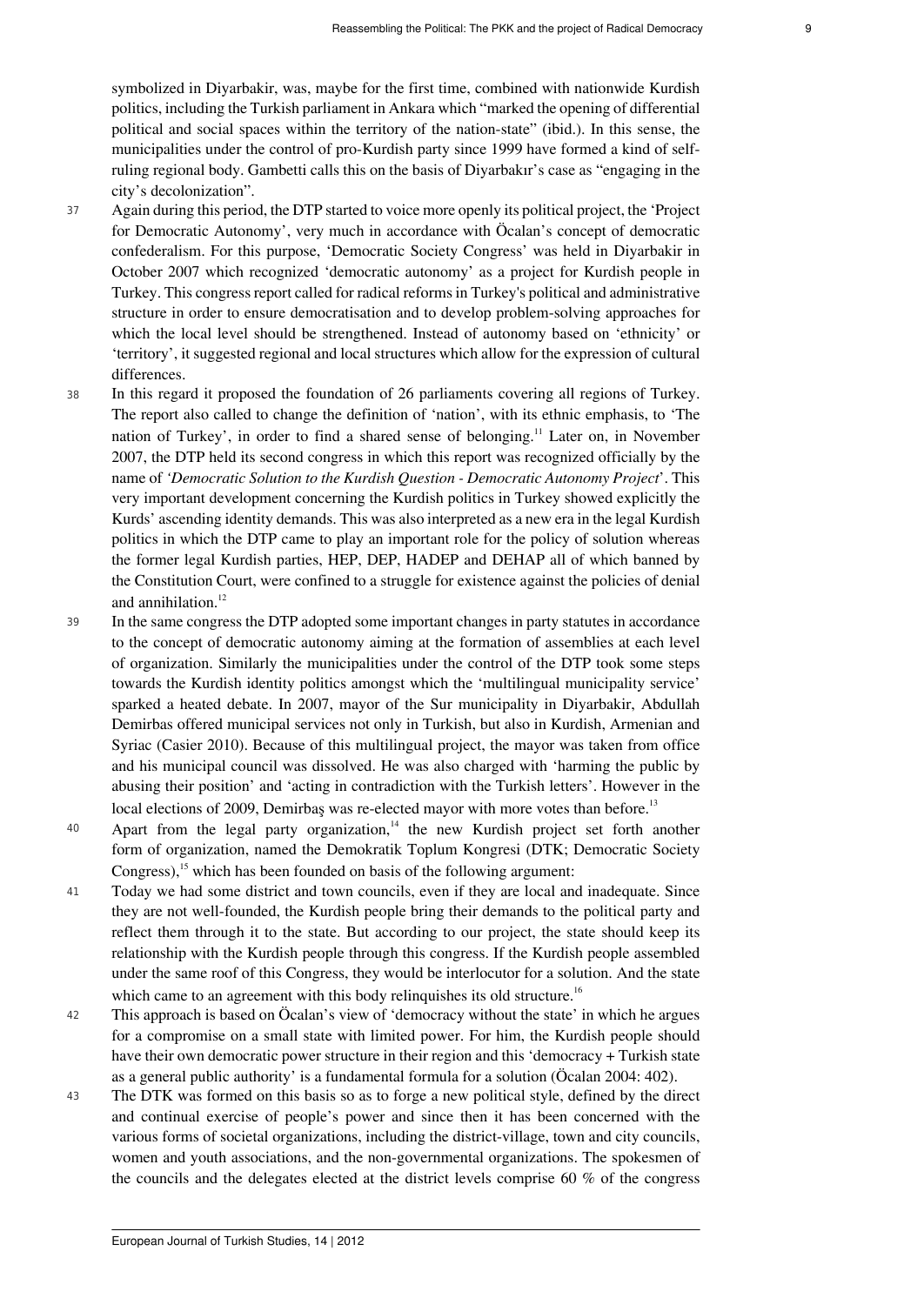whereas 40 % are representatives of NGOs. The DTP is also one of the constituents which represent the political space. 600 delegates attended the first (foundational) meeting of the Congress in October 2007 in which the project for Democratic Autonomy was announced. The second meeting was held in September 2008 and it took a stand against the ground and air operation of the Turkish Army into Northern Iraq. A third meeting held in 2009 just before the nationwide local elections discussed the election strategy. The DTK held a fourth and fifth meeting in June and December 2009 in which it proposed a new constitution, involving an autonomous Kurdistan.[17](#page-14-1)

- <span id="page-9-1"></span><span id="page-9-0"></span><sup>44</sup> Alongside these organizational activities, the DTK organised an international symposium and various workshops on 'New Economic Policies', 'Religious Belief Groups', 'New Constitution' and 'on Language'. A 'Conference on Experiences with Negotiation and Conflict Resolution' was held discussing how to create dialogue between parties in order to share experiences and ideas about peace processes, road maps and other related subjects.<sup>[18](#page-14-2)</sup>In its final declaration, a solution of the Kurdish question through dialogue was proposed. The international community was called to make a contribution to the dialogue process. In this respect, the necessity for both Turkish and Kurdish parties to confront the past was also emphasized.<sup>[19](#page-14-3)</sup>
- <span id="page-9-3"></span><span id="page-9-2"></span><sup>45</sup> In the workshops the DTK presented autonomous local governments,<sup>[20](#page-14-4)</sup> education in the mother tongue and recognition of the identity as common demands of the Kurdish people. The workshop on language, organized in collaboration with some non-governmental organizations in June 2010, suggested a project for the protection of languages which are not (official) languages of instruction. It was recommended that Kurdish and other languages should be the language of instruction. In this regard the workshop emphasized that non-state actors should not confine themselves to raise demands for official recognition of the Kurdish language but should also organize it by themselves. $21$
- <span id="page-9-4"></span><sup>46</sup> In sum, we may conclude that since 2005, Kurdish movement in Turkey within the framework of democratic confederalism, gradually opened up a political and social space for the Kurdish identity. While going through such a process, the Kurdish movement, which has governed a significant number of municipalities since 1999, has been based on two main organizational forms, the legal party, the DTP and afterwards the BDP and a wider congress, the DTK. They aimed at expanding the Kurdish identity politics based on the concept of democratic confederalism and democratic autonomy. Lastly, the DTK proclaimed that it will construct 'Democratic Autonomy' from the bottom-up. Though admittedly vague in its content, this proclamation constitutes, on the one hand, the boldest effort ever made by the Kurdish movement to forge a disengagement from the Turkish public sphere which brings with it an increased risk of clashes. On the other hand, it can pose the question, could this be the framework of a 'real' solution? In the last part of the article we will discuss this in relation to the possibilities of a political solution for the Kurdish issue.

## **Conclusion**

- <sup>47</sup> To conclude we will discuss the contingencies of this project of radical democracy and its political implications for a solution to on-going conflict in Turkey. First we discuss what this project has meant for the Kurdish movement in Turkey.
- <sup>48</sup> It is clear that the 2000s has been the most critical period yet for the PKK. The party has experienced this critical period in different phases, which can roughly be divided into three stages: a) shock and retreat (1999), b) impasse and reconstruction (2000-2004) and c) return to the stage (2005-today). Kurdish and leftist criticisms of Öcalan's new policies and the PKK during this period have ranged from accusations of surrender to the Turkish state, even with allegations of being in the service of the Turkish General Staff, to charges of a complete break with the movement's past and its aims, with the conclusion that they are saying farewell to the dream of an independent united state.
- <sup>49</sup> What the PKK has experienced in this period was a comprehensive restructuration of its organization, ideology and political-military struggle. Organizationally the PKK has grown into a complex system of parties and institutions, as opposed to the Leninist style of a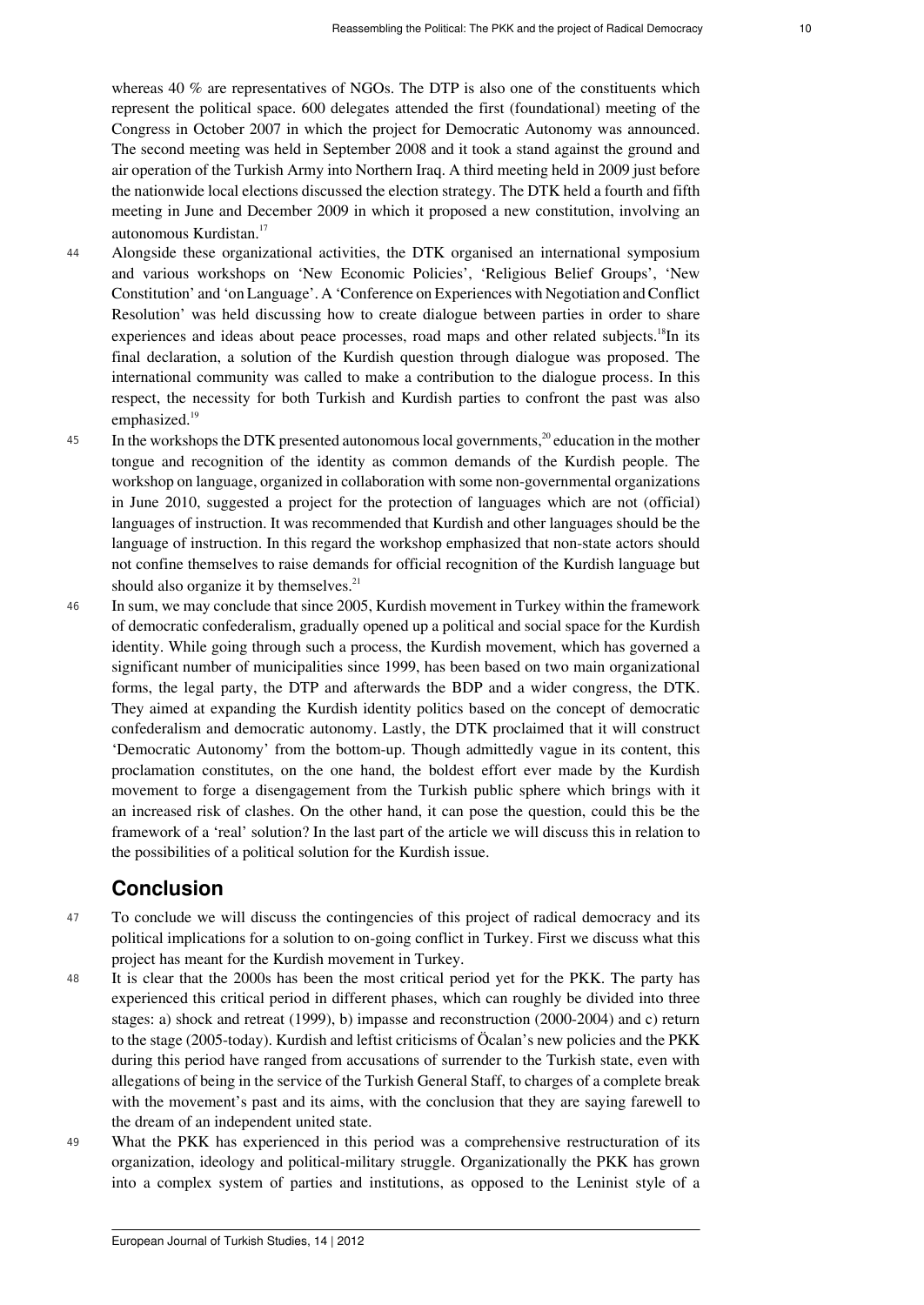pioneering party directly overseeing all its activities, as it previously did. Although there have been considerable changes in the organizational structure, the devoted militant body that is constituted by a group of 'professional full-time revolutionaries' continues to occupy the central role. The change at the organizational level towards a more complex organizational structure – or, towards a multiplicity of interacting institutions – is a reflection of this evolving praxis. This transformation of the organizational structure addresses a new conception which is 'political organization beyond the party'.

- <sup>50</sup> Though it has been argued that the PKK abandoned its original position, the realization of an independent Kurdistan, we may argue that the party creatively inversed the original Leninist thesis. In 1914, Lenin argued that "it would be wrong to interpret the right to selfdetermination as meaning anything but the right to existence as a separate state" ([Lenin](http://www.marxists.org/archive/lenin/works/1914/self-det/ch01.htm) [1914](http://www.marxists.org/archive/lenin/works/1914/self-det/ch01.htm)). Inversing this thesis, one could say it is equally wrong to interpret the right to selfdetermination as having no other meaning but the right to exist as a separate state. According to Mustafa Karasu, a leading PKK veteran, socialists should not fixate so much on the state as its political project. The concept of the nation-state, he argues, is not a socialist, but a bourgeois concept. The PKK's project of 'radical democracy', and more in particular the idea of democratic-confederalism, developing a bottom-up democratic system beyond existing borders, aims to render borders flexible, and in the long term irrelevant (Karasu 2009: 17-219). As a matter of fact, through its political projects of democratic-republic, democratic-autonomy and democratic-confederalism, the PKK is drawing a new agenda for self-determination, while simultaneously going beyond the concept of the nation-state.
- <sup>51</sup> More importantly, during this period the PKK managed to assemble Kurdish identity demands into a project of radical democracy.This has been achieved through the elaboration of new ideological and political approaches, which created opportunities for the PKK to enlarge its scope of interest and activities, thereby creating more space for a Kurdish public sphere. In aiming at the transformation of society in all aspects rather than capturing state power through armed struggle, PKK efforts now allow for a broader field of operation.
- <sup>52</sup> The political-military struggle, meanwhile, shifted more and more in the direction of a political struggle in which the DTP (afterwards the BDP) with its grassroots organization and elected representatives (nationally and locally) and the DTK have started to take the lead. Especially after the elections of 2007, 2009, and 2011 a more powerful Kurdish public sphere emerged. A prominent Turkish columnist wrote as early as 2004:

After the painful period which Turkey experienced in the last quarter of the twentieth century, a separate state could not be established on its soil, but *a separate political geography* has been formed in its Southeast. (Bila 2004: 10)

- <sup>53</sup> He could not be more right, but maybe did not foresee its concrete manifestation. This separate political geography is based on forms of self-organization (democratic confederalism) and the strong conviction and praxis to take one's own fate in one's own hand. Since the election in 2009 this 'separate political geography' has been deepened with the arrest of Kurdish politicians, followed by a political counter-campaign of the Kurdish movement, including demands for bi-lingual public life within the framework of the project for democratic autonomy. The Peace and Democracy Party **(**BDP) and the Democratic Society Congress sparked the discussions on a "Bilingual Life" by demanding the official recognition of Kurdish language in public life. They also started to put their demands into practice, with municipalities changing the signboards of the municipalities to Kurdish and Turkish, and local shop keepers changing their sign boards into Kurdish. The organization the whole society from the bottom has been on the agenda of the Kurdish movement since 1999, with the take-over of an increasing number of municipalities in the Kurdish region. On the basis of districts and towns, the Kurdish movement has formed different structures of self-government producing policies for the local needs. Later on the project of democratic autonomy aimed at enlarging and formalising these structures.<sup>[22](#page-14-6)</sup>
- <span id="page-10-0"></span><sup>54</sup> In the meantime, the Kurdish movement also tried to present and discuss these projects to both the Turkish and the global public opinion, with the organization of the Mesopotamia Social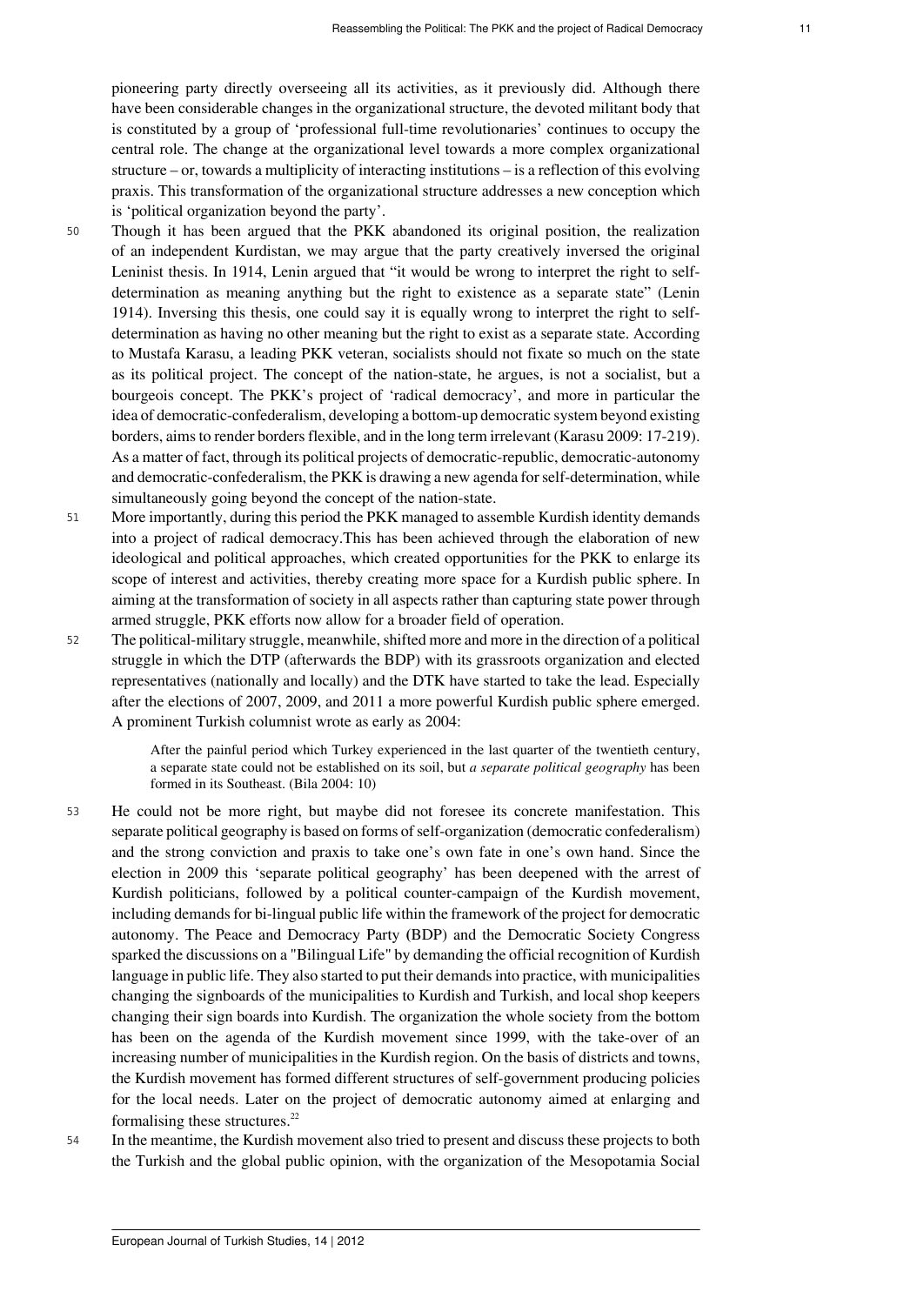<span id="page-11-0"></span>Forum in 2009,<sup>[23](#page-14-7)</sup> bringing together organizations and movements from the Middle East and several other countries in the city of Diyarbakır, and the DTK organization of a workshop with Turkish journalists, academics, politicians and rights defenders to discuss the project of 'Democratic Autonomy' in 2010. The organization of all segments of society from the bottomup, under the principle of democratic confederalism and autonomy, has been covering very different fields of social life and required various activities. All these activities show that the PKK's project of radical democracy involves an active agency of people, in the form of a struggling force from the local to the regional and global, and more importantly, it shows that it is a project that is based on bottom-up democracy, and cannot be simply considered a political project imposed from above. Through communes and people's assemblies, it aims to surpass the deadlock of representational democracy. In this sense, the democratic autonomy project in the form of 26 autonomous regions as formulated by the Kurdish movement presents a radical alternative which goes beyond the boundaries of the existing political regime. Above all, it is based on a radical conception of democracy aiming at the dissociation of democracy from nationalism by excluding state and nation from it and considering democracy as an unrestricted and unmediated form of people's sovereignty rather than a form of government. Therefore this project for democratic autonomy goes beyond the boundaries of the existing political regime as well the framework elaborated on the basis of EU "*acquis* communautaire, which uses liberal democracy as its benchmark", although there is an on-going discussion if this proposal might suit the EU Regional Policy given it could be a useful step towards a solution of the Kurdish question by abolishing the centralism in Turkey. $24$ 

- <span id="page-11-1"></span><sup>55</sup> The Kurdish movement is ready to negotiate a solution on the basis of recognition and selfadministrative rights. They can negotiate the form and boundaries of this self-administration but do not abandon it. In this sense, the Kurds want to be included in the political body with their identity based on their inscribed 'political geography' which requires a constitutional recognition of the Kurdish identity in Turkey. This constitutional recognition, including the notion of autonomy, would also mean a radical change in the existing political regime of Turkey.<sup>[25](#page-14-9)</sup>
- 

<span id="page-11-2"></span><sup>56</sup> In sum, the Kurdish movement in Turkey which has developed a new project for radical democracy based on the conception of 'politics beyond the state, political organisation beyond the party, and political subjectivity beyond class' can have the opportunity to change the centralist tradition in Turkish political system as well as the statist and class reductionist political thought in the Left in Turkey.

#### *Bibliography*

Akinan, S. (2009) 'Güzel günler yakında mı?' (accessed 9 April 2009).

Akkaya, Ahmet Hamdi and Joost Jongerden (2011) 'The PKK in 2000s: Continuity through breaks?' In: Marlies Casier & Joost Jongerden. *Nationalisms and Politics in Turkey: Political Islam, Kemalism and the Kurdish Issue*. London & New York: Routledge.

Badiou, Alain (2002) *Ethics: asn essay on the understanding of Evil*. London – New York: Verso.

Birand, M. A. (2009) 'Let's hear the voice of the Kurds (II)' (accessed 9 April 2009).

Barkey, H. & Fuller, G. (1998) *Turkey's Kurdish Question*. Oxford: Rowman & Littlefield.

Bila, Fikret (2004) *Satranç tahtasındaki yeni hamleler: Hangi PKK?*, Ankara: Ümit Yayıncılık.

Bookchin, Murray (1982) *The ecology of freedom: the emergence and dissolution of hierarchy*. California: Chesshire Books.

Bookchin, Murray (1992) *Libertarian Municipalism: An Overview, Society and Nature*, vol.1, No.1.

Bookchin, Murray (1993) *The Meaning of Confederalism, Society and Nature*, vol.1, No.3.

Bookchin, Murray (1996) *From Urbanization to Cities: Toward a New Politics of Citizenship*. London: Cassell.

Casier, Marlies (2010) 'Turkey's Kurds and the Quest for Recognition. Transnational Politics and the EU-Turkey accession negotiations', *Ethnicities* 10 (1), pp.3-25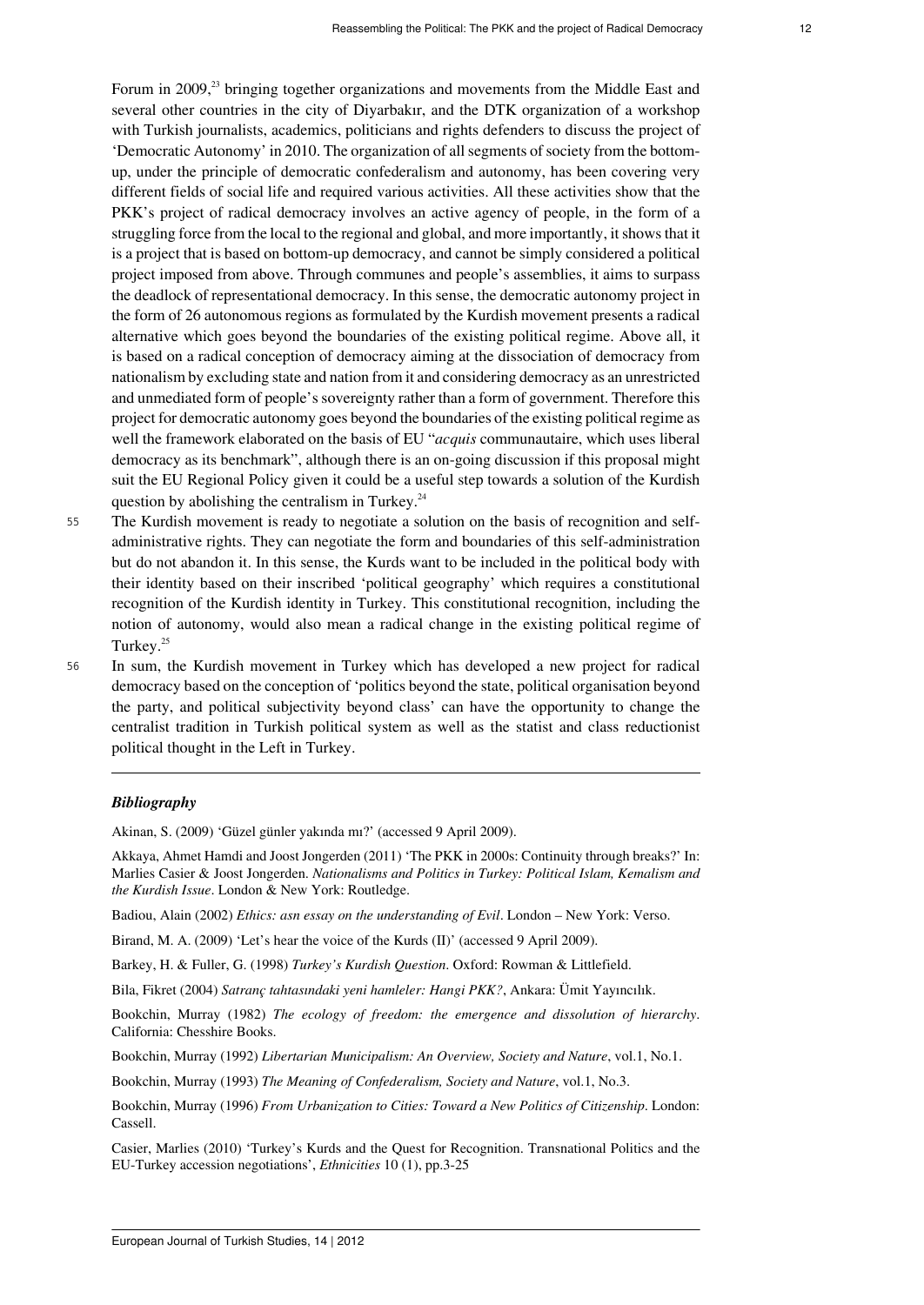Casier, Marlies (2011) 'Beyond Kurdistan? The Mesopotamia Social Forum and the appropriation and re-imagination of Mesopotamia by the Kurdish Movement'. *Journal of Balkan and Near Eastern Studies* 13 (4), pp.417-432.

Casier, Marlies, Joost Jongerden and Nic Walker (2011) 'Fruitless Attempts? The Kurdish initiative and the containment of the Kurdish movement.' *New Perspectives on Turkey* 44, pp.103-127.

Çıdam, Çiğdem (2010) 'Antonio Negri's Radical Critique of Contemporary Capitalism: Invoking Love, Revolutionizing Politics and Theorizing Democracy.' Paper presented at the Annual Meeting of Political Science Association Washington DC, September 1-4, 2010.

Ergin, Sedat (2009) '[Politicians also subject to gravity](http://arama.hurriyet.com.tr/arsivnews.aspx?id=11326033)' (accessed 9 April 2009).

Gambetti, Zeynep (2009) 'Politics of place/space: The spatial dynamics of the Kurdish and Zapatista movements.' *New Perspectives on Turkey* 41, pp.43-87.

Gellner, Ernest (1983) *Nations and Nationalism*, Oxford: Basil Blackwell.

Gellner, Ernest (1997) 'The Turkish Option in Comparative Perspective.' In: Sibel Bozdoğan and Reşat Kasaba (eds) *Rethinking Modernity and National Identity in Turkey*. Seattle and London: University of Washington Press.

Güneş, Cengiz (2012) *The Kurdish National Movement in Turkey: From Protest to Resistance*. London & New York: Routledge.

Hardt, Michael and Antonio Negri (2000) *Empire*. Cambridge: Harvard University Press

Hardt, Michael and Antonio Negri (2004) *Multitude: War and Democracy in the Age of Empire*, New York: Penguin Press.

Hardt, Michael and Antonio Negri (2009) *Commonwealth*, Belknap Press of Harvard University Press.

Harvey, Neil (2005) 'Inclusion Through Autonomy: Zapatistas and Dissent,' *NACLA Report on the Americas* 39, pp.12-45.URL:<http://www2.fiu.edu/~hudsonv/Harvey.pdf> (accessed 12 June 2010).

Heper, M. (2007) *The state and Kurds in Turkey*. New York: Palgrave Macmillan.

Jongerden, Joost (2007) *The Settlement Issue in Turkey and the Kurds*, Leiden & Boston: Brill.

Jongerden, Joost and Ahmet Hamdi Akkaya (2011) 'Born from the Left. The making of the PKK'. In: Marlies Casier and Joost Jongerden (eds). *Nationalisms and Politics in Turkey: Political Islam, Kemalism and the Kurdish Issue*. London & New York: Routledge.

Karasu, Mustafa (2009) *Radikal demokrasi*. Neuss: Mezopotamya Yayınları.

Küçükaydın, Demir (2009) *Öcalan'a Mektuplar*, 2nd ed., Köxüz Digital Yayınlar. URL: [http://](http://www.akintiya-karsi.org/koxuz/node/4758) [www.akintiya-karsi.org/koxuz/node/4758](http://www.akintiya-karsi.org/koxuz/node/4758) (accessed 15 January 2013).

Laclau, Ernesto and Chantal Mouffe (1985) *Hegemony and socialist strategy: towards a radical democratic politics*. London / New York: Verso.

Lenin, Vladimir Ilyich (1972 [1914]) 'The Right of Nations to Self-Determination,' in: *Collected Works*, Moscow: Progress Publishers, Vol.20, pp.393-454.

Newman, Saul (2010) 'The horizon of anarchy: Anarchism and contemporary radical thought', *Theory and Event* 13 (2).

Öcalan, Abdullah (2004) *Bir halkı savunmak*. Weşanên Serxwebûn.

Öcalan, Abdullah (2008) *War and Peace in Kurdistan*, Cologne: International Initiative Freedom for Öcalan – Peace in Kurdistan.

Özcan, Ali Kemal (2006) *Turkey's Kurds: A Theoretical Analysis of the PKK and Abdullah Öcalan*. Oxon: Routledge.

Özkök, Ertuğrul (2009) '[Sanacaksınız ki karşı çıkacağım](http://hurarsiv.hurriyet.com.tr/goster/haber.aspx?id=11227167&yazarid=10&tarih=2009?03?17)' (accessed 9 April 2009).

PKK (2005) *Partiya Karkerên Kurdistan PKK Yeniden Inşa Kongre Belgeleri*. Istanbul: Çetin Yayınları.

PKK (2009) *Kürt Sorununda Çözüme Doğru Demokratik Özerklik*. Weşanên Serxwebûn

Yeğen, Mesut (1999) 'The Kurdish Question in Turkish State Discourse'. *Journal of Contemporary History* 34 (4), pp.555-568.

White, Damian F. (2008) *Bookchin: A Critical Appraisal*. London: Pluto Press.

Žižek, Slavoj (2007) *Robespierre, Virtue and Terror*. London: Verso.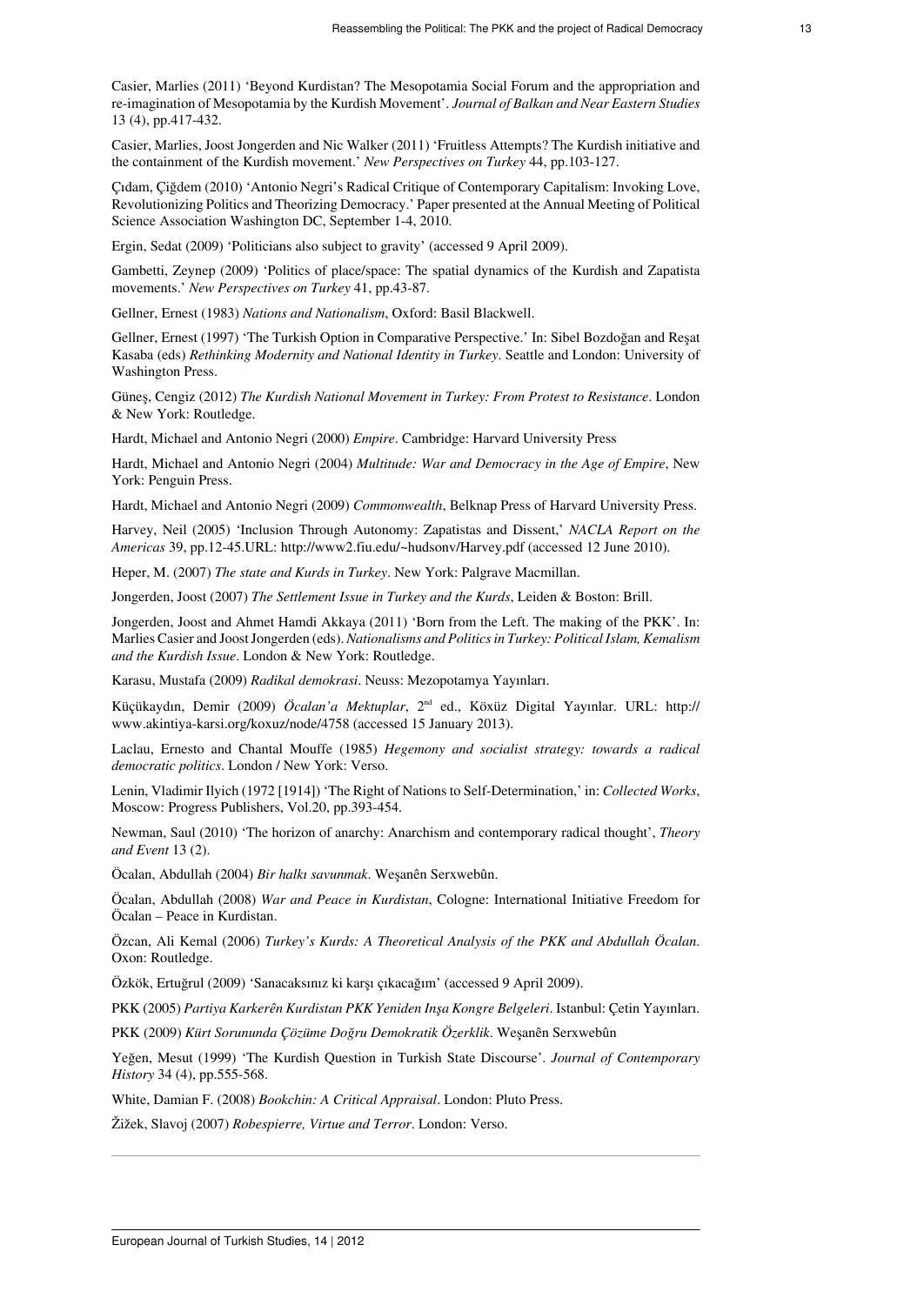#### *Notes*

<span id="page-13-0"></span>[1](#page-1-0)  Özcan 2006; Akkaya and Jongerden 2011; Jongerden and Akkaya 2011; and recently, a book by Cengiz Güneş (2012), based on his PhD dissertation dealing with the ideology of the PKK on the basis of a critical analysis of Kurdish identity.

<span id="page-13-1"></span>[2](#page-1-1)  Newman accredited the anarchism 'as the "unacknowledged referent" in this change for current debates in radical political philosophy (Newman, 2010). In this article, Newman admitted also the radical nature of certain form of identity politics in many non-Western societies, mentioning specifically asserting a Kurdish cultural identity in Turkey, although he argued that any kind of identity politics in many Western societies is no longer necessarily radical.

<span id="page-13-2"></span>[3](#page-2-0) Laclau and Mouffe discussed the shortcomings of liberal democratic theory as well as of the classical Marxist discourse in a way that "the task of the Left not to renounce liberal-democratic ideology, but on the contrary, to deepen and expand it in the direction of a radical and plural democracy' (1985: 176).

<span id="page-13-3"></span>[4](#page-2-1)  Furthermore, the architect of the PKK's program of radical democracy, its imprisoned leader Abdullah Öcalan, is clearly influenced by the works of Negri and Hardt, in particular *Multitude* (2004), and the works of Murray Bookchin.

<span id="page-13-4"></span>[5](#page-2-2) Hardt and Negri distinguish three forms of representation, appropriated, free and instructed representation. Appropriated representation has the weakest link and the strongest separation between representatives and represented. The representatives are not selected, appointed or controlled but interpret the will and interest of the represented. In free representation the represented have a connection with the representatives, but their control is limited, for example by means of temporal election. The third one is instructed representation, in which the representatives are bound to the instructions of the represented.

<span id="page-13-5"></span>[6](#page-2-3) By singularity, Hardt and Negri mean 'a social subject whose difference cannot be reduced to sameness, a difference that remains different' and, for them, ' the multitude is composed of a set of singularities' (2004: 99).

<span id="page-13-6"></span>[7](#page-3-0) Öcalan, Prison Notes, March 9, 2005;Hardt and Negri 2004: 249.

<span id="page-13-7"></span>[8](#page-4-0) Demir Kucukaydin, [Öcalan'a Mektuplar](http://www.akintiya-karsi.org/koxuz/node/4758), Köxüz Digital Yayınlar, 2009, 2<sup>nd</sup> ed.

<span id="page-13-8"></span>[9](#page-4-1) The first group consists mainly of two defence texts, the main text, submitted to the court in Imrali and an annex, submitted to the Court of Appeals in Ankara in 1999 and to a local court in Urfa in 2001. These first texts were published under the names of *Declaration on the Solution of the Kurdish Question*, and *Urfa: The Symbol of history, divinity and wretched[ness] in the basin of the Tigris-Euphrates*. The second group of defence texts, submitted to the ECHR in 2001, to an Athenian court in 2003 and to the Grand Chamber of the ECHR in 2004, consisted of two books which together comprised three volumes. The first book (of two volumes) was published as *From Sumerian Clerical State towards People's Republic I-II* (2001), while the second book (and third volume) was published as *The Defence of Free Man* (2003) – known in PKK circles as the 'Athens Defence' – and *Defending a People* (2004 ). Lastly Ocalan submitted another text of defence to the ECHR in Strasbourg concerning his case for the right of fair trial. In 2009 and 2010, this defence text which Ocalan defines as problematizing the capitalist modernity, was published in Turkish in four volumes.

<span id="page-13-9"></span>[10](#page-4-2) In discussion on 'ambivalences of Modernity (2009: 83-100) Hardt and Negri point out Marx's debate on Mir, the Russian peasant community as an already existing basis for communism, and similarly arguments by Jose Carlos Mariategui who discussed the role of Andean indigenous communities, the ayllus, as the basis for commonwealth and resistance.

<span id="page-13-10"></span>[11](#page-8-0) Nilüfer Zengin, 'DTP Congress: ["Democratic Autonomy](http://www.bianet.org/english/local-goverment/102622-dtp-congress-democratic-autonomy)",' *Bianet*, 31 October 2007. URL: <http://www.bianet.org/english/local-goverment/102622-dtp-congress-democratic-autonomy>(accessed 15 January 2013).

<span id="page-13-11"></span>[12](#page-8-1) 'Demirbaş: Çok Dilli Belediyecilik Anayasa'ya uygun,'*FiratNews*, 9 April 2007. URL: [http://](http://www.firatnews.com/index.php?rupel=arsiv&anf=nuce&nuceID=23190) [www.firatnews.com/index.php?rupel=arsiv&anf=nuce&nuceID=23190](http://www.firatnews.com/index.php?rupel=arsiv&anf=nuce&nuceID=23190) (accessed 15 January 2013).

<span id="page-13-12"></span>[13](#page-8-2) Tolga Korkut, 'State Wants Kurdish-Speaking Employees, but Tries Kurdish Mayor,' *Bianet*, 25 May 2009. URL: [http://www.bianet.org/english/minorities/114727-state-wants-kurdish-speaking](http://www.bianet.org/english/minorities/114727-state-wants-kurdish-speaking-employees-but-tries-kurdish-mayor)[employees-but-tries-kurdish-mayor](http://www.bianet.org/english/minorities/114727-state-wants-kurdish-speaking-employees-but-tries-kurdish-mayor) (accessed 15 January 2013); Erol Önderoğlu, 'Multilingual Diyarbakir Municipality on Trial,' *Bianet*, 9 November 2007. URL: [http://www.bianet.org/english/](http://www.bianet.org/english/minorities/102799-multilingual-diyarbakir-municipality-on-trial) [minorities/102799-multilingual-diyarbakir-municipality-on-trial.](http://www.bianet.org/english/minorities/102799-multilingual-diyarbakir-municipality-on-trial)

<span id="page-13-13"></span>[14](#page-8-3) In December 2009, the Constitutional Court ruled for the closure of pro-Kurdish DTP (Democratic Society Party) as it had done for the previous pro-Kurdish parties, and imposed a political ban on 37 of its members, including its Co-chairs Ahmet Türk and Aysel Tuğlukwho were deposed from their duties as MPs. However the legal Kurdish politics proceeded on its way, almost undisturbed, through a new party, named *Barış ve Demokrasi Partisi* (BDP, the Peace and Democracy Party). The DTP election success was underscored in similar fashion by the BDP in national votes during 2011, which won 36 deputies.

<span id="page-13-14"></span>[15](#page-8-4) In South Africa, there was a tradition of the organization in the form of the congress. ANC (African National Congress), the South African Indian Congress, the Coloured People's Congress and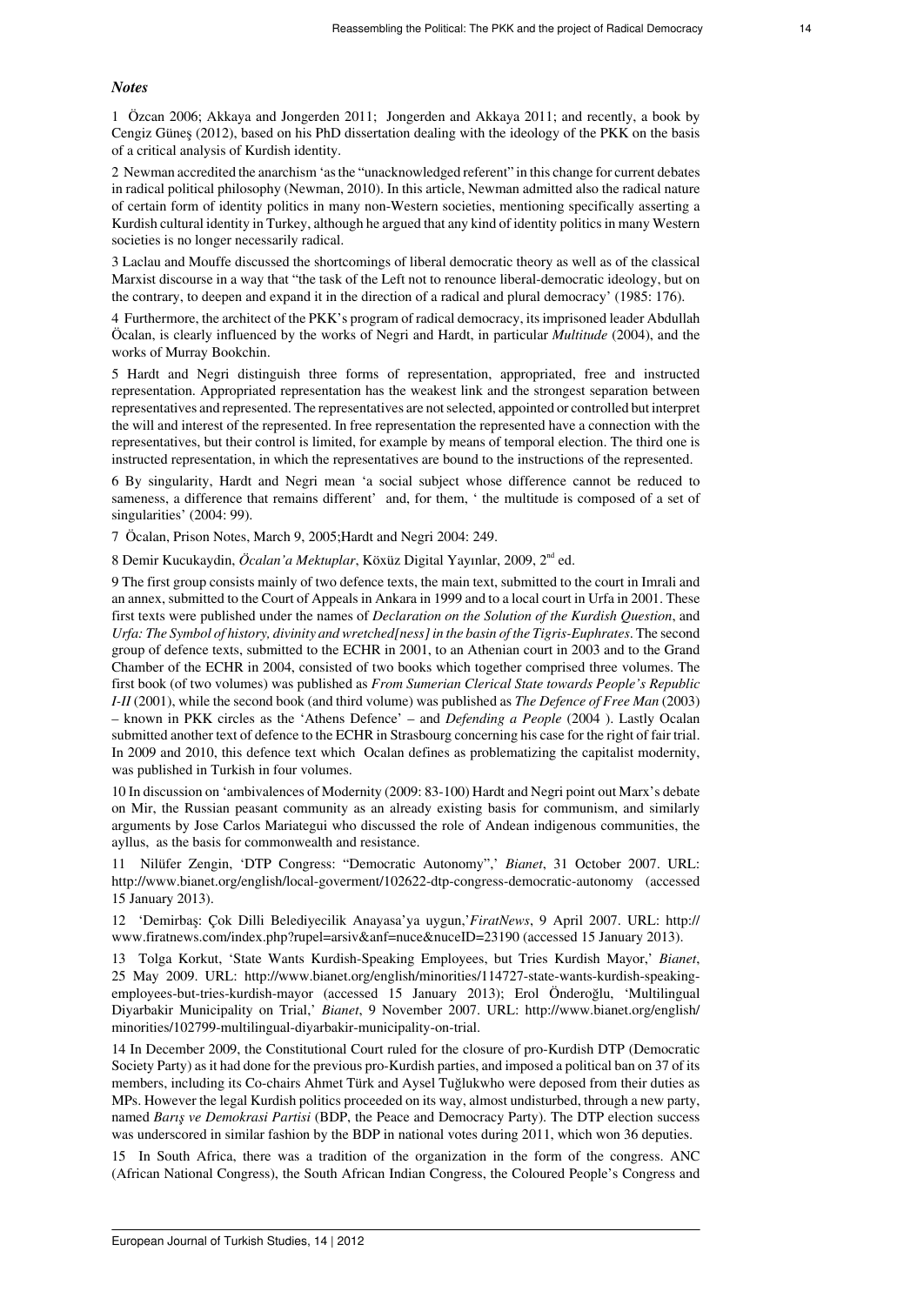the Congress of Democrats formed the Congress of the People in 1955. This was a congress of all the people of South Africa and it adopted a document, named the *[Freedom Charter](http://www.anc.org.za/ancdocs/history/campaigns/cop/index.html)* in which they presented their demands for the kind of South Africa they wanted.

<span id="page-14-0"></span>[16](#page-8-5) 'Kürt Sorununda Çözüme Doğru Demokratik Özerklik',*Weşanên Serxwebûn* 146 (2009), p.95.

<span id="page-14-1"></span>[17](#page-9-0) Afterwards, the DTK became a very prominent actor in Kurdish politics. Now it is a openly organized congress having a council of 101 members, elected by 850 delegates, of which 300 members are elected party members such as the members of parliament, mayors etc., 500 elected delegates and 50 reserved for minorities and particular groups such as academicians.

<span id="page-14-2"></span>[18](#page-9-1) 'DTK "Uluslararası Çözüm Konferansı" düzenliyor,' *FiratNews.com*, 2 January 2010. URL: [www.firatnews.com/index.php?rupel=nuce&nuceID=20003](http://www.firatnews.com/index.php?rupel=nuce&nuceID=20003) (accessed 15 January 2013).

<span id="page-14-3"></span>[19](#page-9-2) 'Müzakere Konferansı'nın sonuç bildirgesi açıklandı,' *FiratNews.com*, 28 February 2010. URL: <http://www.firatnews.com/index.php?rupel=nuce&nuceID=22423> (accessed 15 January 2013).

<span id="page-14-4"></span>[20](#page-9-3) 'DTP'nin Yerel Yönetimler Modeli Netleşiyor,' *Haftaya Bakış*, 2-9 February 2008. URL: [http://](http://www.ekolojistler.org/dtpnin-yerel-yonetimler-modeli-netlesiyor.html) [www.ekolojistler.org/dtpnin-yerel-yonetimler-modeli-netlesiyor.html](http://www.ekolojistler.org/dtpnin-yerel-yonetimler-modeli-netlesiyor.html) (accessed 15 January 2013).

<span id="page-14-5"></span>[21](#page-9-4) '"Anadilde Eğitim" için 1 milyon izma Meclis'te,' 25 February 2011. URL: [http://www.bianet.org/](http://www.bianet.org/bianet/ifade-ozgurlugu/128164-anadilde-egitim-icin-1-milyon-imza-mecliste) [bianet/ifade-ozgurlugu/128164-anadilde-egitim-icin-1-milyon-imza-mecliste](http://www.bianet.org/bianet/ifade-ozgurlugu/128164-anadilde-egitim-icin-1-milyon-imza-mecliste) (accessed 15 January 2013).

<span id="page-14-6"></span>[22](#page-10-0) Zeynep Gambetti, 'Alternatif bir sol proje: demokratik özerklik,'*Birgün*, 26 December 2010. URL: [http://www.birgun.net/politics\\_index.php?news\\_code=1293360839&year=2010&month=12&day=26](http://www.birgun.net/politics_index.php?news_code=1293360839&year=2010&month=12&day=26) (accessed 15 January 2013).

<span id="page-14-7"></span>[23](#page-11-0) 'Mezopotamya sosyal forumu için çağrı,' URL: <http://www.msf.web.tr/msf/en/who-are-we.html> (accessed 15 January 2013); see also Casier 2011.

<span id="page-14-8"></span>[24](#page-11-1) Erhan Üstündağ, 'Possible Solution for Kurdish Question suits EU Accession Process,' *Bianet*, 1 July 2010. URL: [http://www.bianet.org/english/english/123087-possible-solution-for-kurdish-question](http://www.bianet.org/english/english/123087-possible-solution-for-kurdish-question-suits-eu-accession-process)[suits-eu-accession-process](http://www.bianet.org/english/english/123087-possible-solution-for-kurdish-question-suits-eu-accession-process)(accessed 15 January 2013).

<span id="page-14-9"></span>[25](#page-11-2) Inclusion and autonomy do not contradict with each other as a lengthy quotation from a geographically, culturally and politically faraway context gives some insights: 'At first glance, these twin demands for inclusion and autonomy seem to contradict each other. However, the contradiction only arises if it is assumed that the two are mutually exclusive, a form of reasoning that continues to block the full recognition of indigenous rights in Chiapas and around the world. Until the 1980s, the political importance of cultural diversity tended to be subordinated to other concerns related to matters of state formation and economic development. In Mexico and other Latin American countries, inclusion assumed adherence to a single national identity that was decidedly non-indigenous. However, the longterm viability of indigenous autonomy may depend more on its appropriation at the local level rather than on the revision of legal statutes. In this regard, autonomy is best thought of as a marker of political identity rather than a legal concept' (Harvey 2005: 16).

## *References*

#### Electronic reference

Ahmet Hamdi Akkaya and Joost Jongerden, « Reassembling the Political: The PKK and the project of Radical Democracy », *European Journal of Turkish Studies* [Online], 14 | 2012, Online since 18 janvier 2013, Connection on 18 janvier 2013. URL : http://ejts.revues.org/index4615.html

### *Copyright*

© Some rights reserved / Creative Commons license

#### *Abstract*

One of the most important secular political movements in the Middle East, the Kurdistan Workers Party (PKK) underwent a profound transformation in the 2000s. What the PKK has experienced in this period was a comprehensive restructuration of its organization, ideology and political-military struggle, changing its course towards a project of radical democracy. In this article we explore the content of this new project, and its practical implications. Through this discussion, our study addresses a gap in Turkish and Kurdish studies. Only few studies